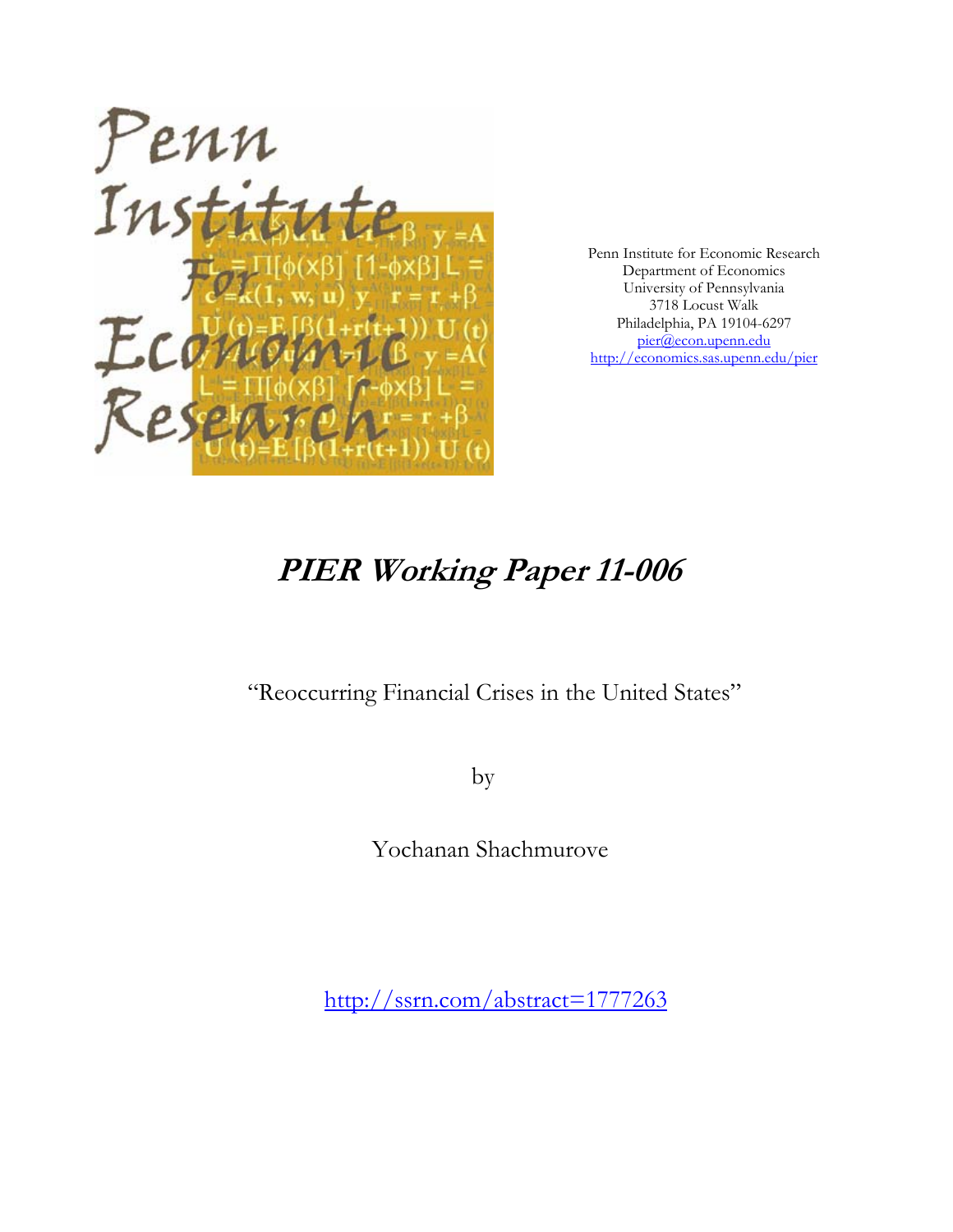# **Reoccurring Financial Crises in the United States**

By

Yochanan Shachmurove Department of Economics The City College of The City University of New York, and Department of Economics The University of Pennsylvania

Summer 2010

# **Abstract**

The economic history of the United States is riddled with financial crises and banking panics. During the nineteenth-century, eight major such episodes occurred. In the period following World War II, some believed that these crises would no longer happen, and that the U.S. had reached a time of everlasting financial stability and sustainable growth. The Savings and Loans Crisis of the 1980s, the 2001 dot-com bust and the 2007 housing bubble that led to the current global financial crises demonstrate that these phenomena are still reoccurring. Regulators and policy makers should keep aware of the recurrence of such crises.

*JEL Classification*: E0, E3, E44, E5, E6, N0, N1, N2, G0, G18, G38

*Keywords:* Financial Crises; Financial Regulations and Reforms; Banking Panics; Banking Runs; Nineteenth and Twentieth Century Crises; Bankruptcies; Federal Reserve Bank; Subprime Mortgage; Troubled Asset Relief Program (TARP); Collateralized Debt Obligations (CDO); Mortgage Backed Securities (MBO); Glass-Steagall Act; J.P. Morgan Chase; Bear Stearns; Augustus Heinze; Timothy Geithner; Paul Volcker.

Please address all correspondence to: Professor Yochanan Shachmurove, Department of Economics, University of Pennsylvania, 3718 Locust Walk, Philadelphia, PA 19104-6297. Email address: yshachmurove@ccny.cuny.edu

I have greatly benefitted from research assistance by Zach Winston from Pennsylvania State University and Gregory Kauffman from the University of Pennsylvania. I would like to thank the Schwager Fund from the City College of The City University of New York for partial financial support.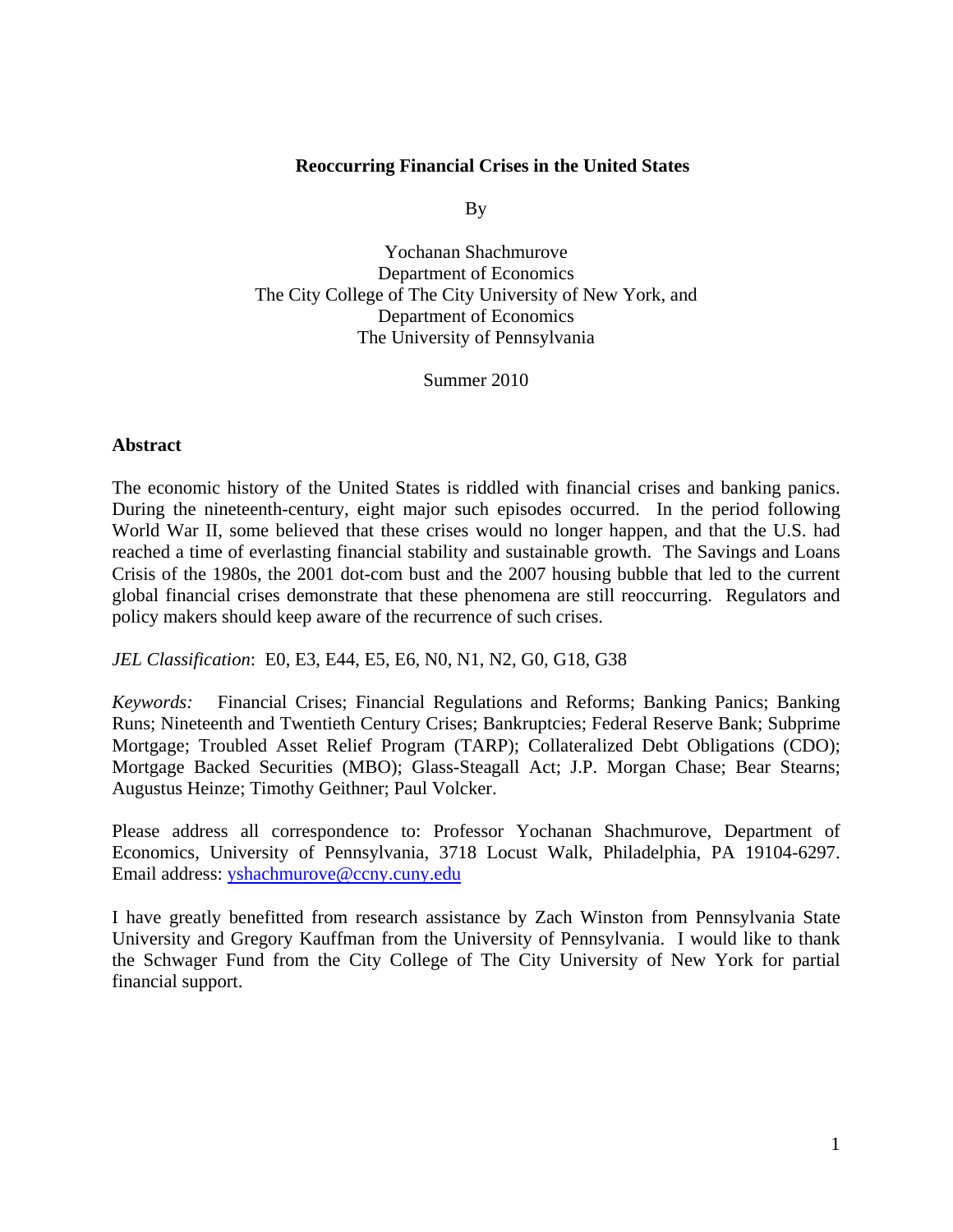# **Reoccurring Financial Crises in the United States**

# **I. Introduction**

Critics have long maintained that financial crises, booms and busts are an inherent part of the capitalist system. The current financial crisis that began in 2007 has reignited the debate about the causes and consequences of previous economic downturns. While some look at the differences among crises, both historical (e.g., Bordo, 2008, Bordo and Haubrich, 2010, Klomp, 2010), and as related to the specific mechanics of the shock triggering a crisis (e.g., Gorton, 2008), others emphasize their similarities across countries and historical episodes (e.g., Reinhart and Rogoff, 2008a, 2008b, 2009a, 2009b, 2010).

This paper presents an overview of the history of financial crises, primarily in the United States. The conclusion is similar to that by Reinhart and Rogoff (2009a, 2009b), namely, these crises are similar.

According to Reinhart and Rogoff (2009b), severe financial crises share three characteristics. *First,* asset market collapses are deep and prolonged. Real housing prices decline an average of 35 percent over six years, while equity prices collapse an average of 55 percent over a downturn of about three and a half years. *Second,* the aftermath of banking crises is associated with profound declines in output and employment. The unemployment rate rises an average of 7 percentage points over the down phase of the cycle, which lasts, on average, over four years. In addition, output falls, from peak to trough, an average of over 9 percent, although the duration of the downturn, averaging roughly two years, is considerably shorter than for unemployment. *Third,* the real value of government debt tends to explode, rising an average of 86 percent in the major post–World War II episodes. As they point out, the main cause of debt explosions is not the costs of bailing out and recapitalizing the banking system. The main cause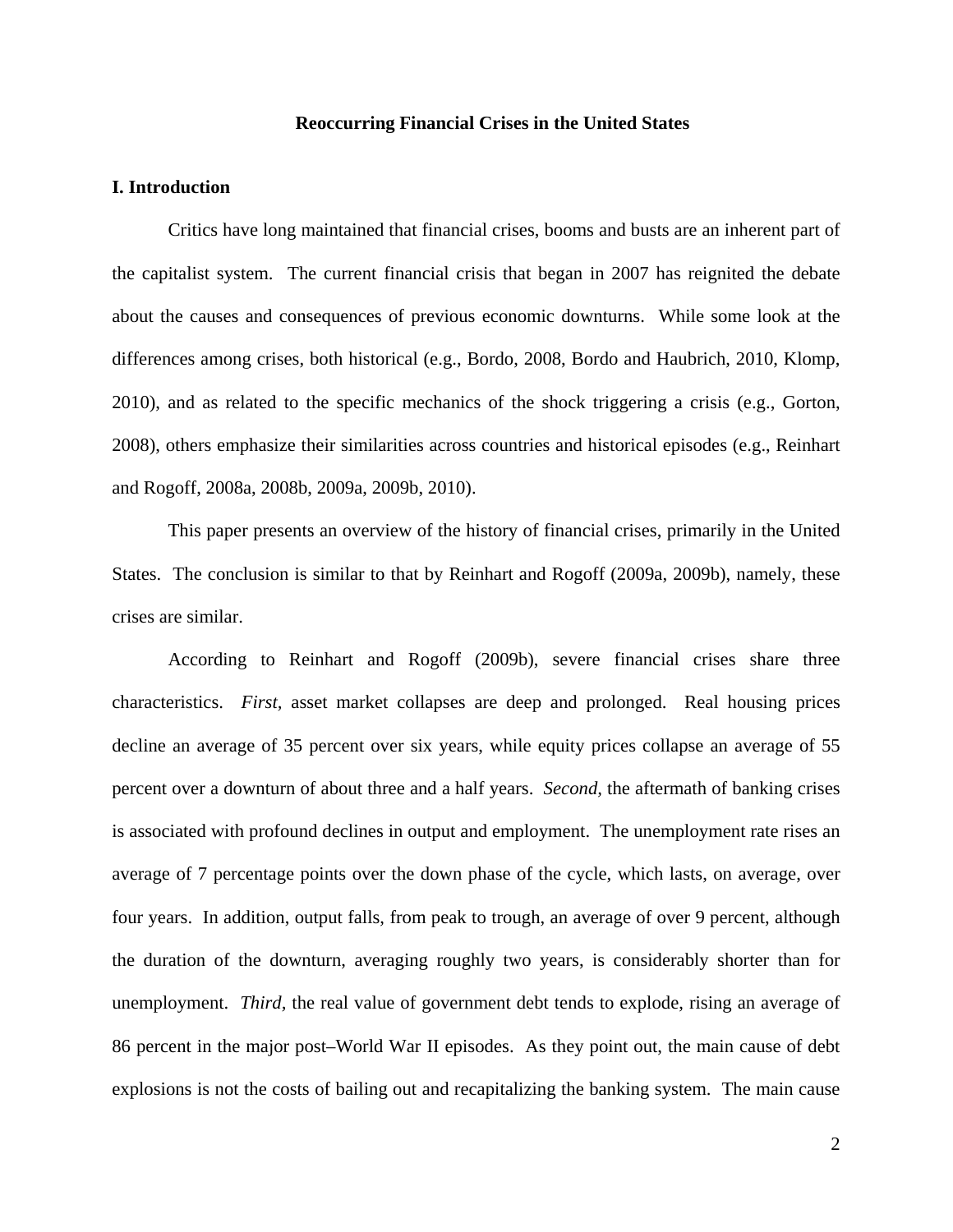of debt increases are the inevitable collapse in tax revenues that governments incur as a result of deep and prolonged output contractions, and the countercyclical fiscal policies in advanced economies aimed at counteracting the downturn.

The remainder of the paper is organized as follows. Section II presents a narrative of three major nineteenth century American financial crises. Section III details the financial crises in the twentieth-century. Section IV describes the current crisis from an American perspective, and the responses of the U.S. and the U.K. Section V summarizes financial crises in Poland. Section VI concludes.

#### **II. Nineteenth Century Financial Crises in the United States**

As a newly developed country, the United States experienced a period of frequent banking panics in the nineteenth century with eight major crises. These eight episodes include the Panics of 1819, 1837, 1839, 1857, 1873, 1884, 1893 and 1896. Details of the three major crises of that century that occurred in the years 1857, 1873, and 1893 are described below.

#### **II.1 The Panic of 1857**

The panic of 1857 is characterized by the closure of the Ohio Life and Trust Company, a collapse of the stock and bond markets, and a sharp recession. Figure 1 shows the collapse of the stock market, which fell 36 percent from August to October, 1857. This crisis began with an unprecedented discovery of gold. To illustrate the magnitude of the gold discovery, note that from the year 1492 until 1850, the annual value of gold mined averaged \$9 million, whereas the corresponding value for the years 1851 until 1860 averaged \$133 million (Conant, 1915, p. 637).

Since the United States was on a bi-metallic, gold and silver, standard at the time, the discovery of gold effectively doubled the money supply. Consequently, a speculative bubble emerged, mainly in railroads and the land required to build them with nearly \$700 million spent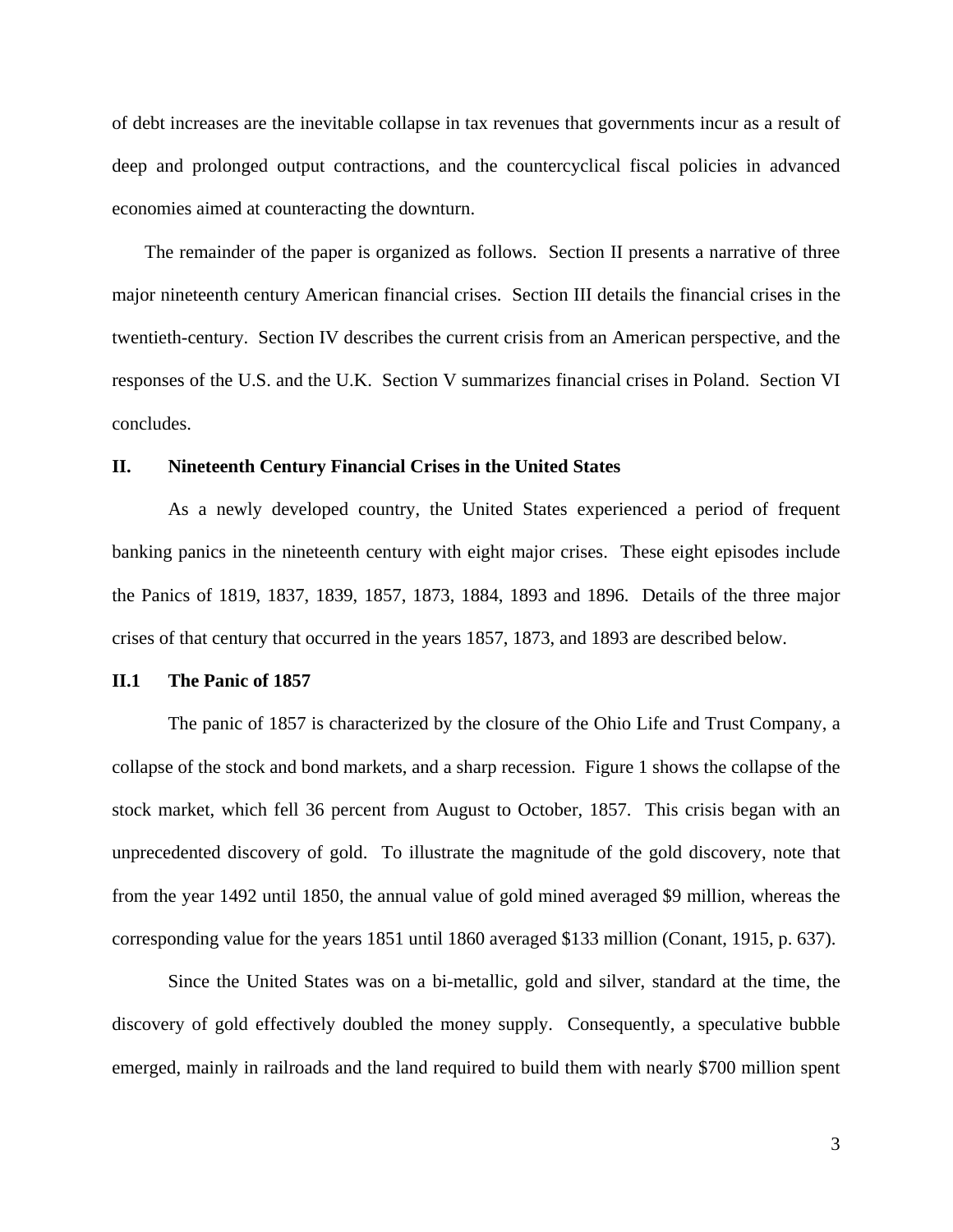over nine years accounting for seven-ninths of all railroads in the United States (Conant, 1915, p.

637).





Source: www.globalfinancialdata.com

As the bubble burst, speculators were unable to repay their debts causing some banks to fail. This increased the likelihood of further bankruptcies of financial institutions. Following these bank runs, the stock and bond markets collapsed exacerbating the problem. As banks failed, many cities and states suspended the convertibility of bank deposits into gold. However, lacking a central monetary authority, nation-wide coordination among banks was impossible. Thus, when Philadelphia suspended convertibility and New York City did not, bank runs induced by fear occurred in New York City. Eventually, on October 13, 1857, New York suspended convertibility (Calomiris and Schweikart, 1991, p. 822).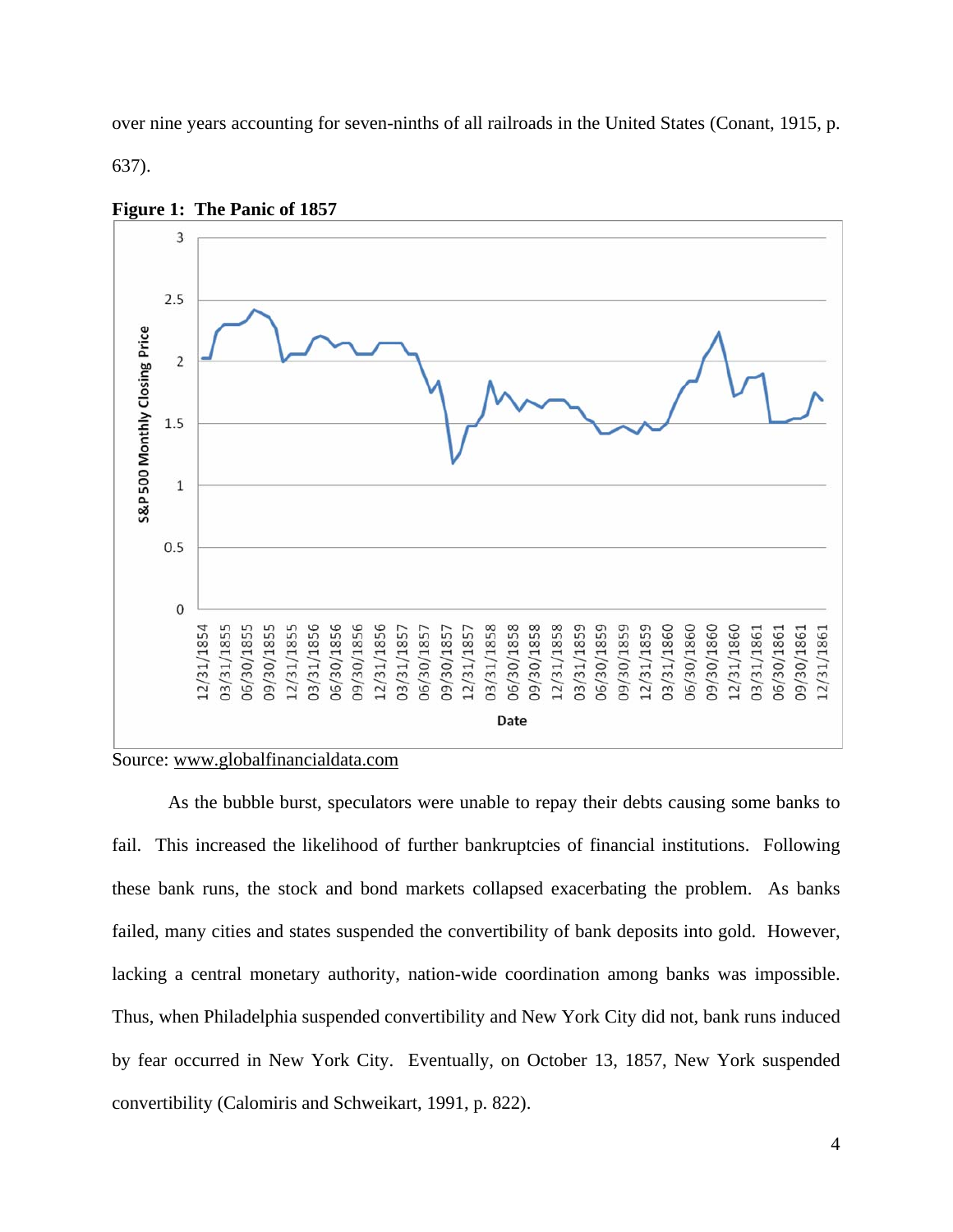As the crisis continued, some regional coordination of banks emerged. Institutions, such as the New York Clearing House, coinsured coalitions in Indiana and Ohio, and branch banking in the South. The United States was relatively successful in responding to this panic limiting further bank failures. However, more isolated banks were unsuccessful during this crisis. For example, 14 of Indiana's 32 free banks failed during the crisis. On November 20, New York resumed partial convertibility and a major crisis was finally averted (Calomiris and Schweikart, 1991, p. 828).

# **II.2 The Classical Gold Standard**

Following the Panic of 1857, there was a shift from the bimetallic, silver and gold, standard towards the classical gold standard. The passage of the Coinage Act of 1873 ended the legal status of bimetallism in the United States and created a pure gold standard regime (Friedman, 1990, p. 1165). Since many countries already adopted the gold standard, it allowed for relatively free capital flows among them. The gold standard in the United States led to a period of frequent crises, deflation, and concentrated reserves in New York (Bordo and Haubrich, 2010, p. 6).

# **II.3 The Panic of 1873**

The first major United States crisis under the classical gold standard occurred on the same year as the passage of the Coinage Act of 1873. Similar to the Panic of 1857, the Panic of 1873 was preceded by a railroad boom leading to a sharp stock market decline. In this case, the decline was less severe than the panic of 1857, dropping 15.7 percent from August to October as illustrated in Figure 2. It became apparent that railroads corporations were unable to cover their debt obligations, and the bubble burst. This burst led to the failure of trust companies in New York and Brooklyn in early September and the failure of a bank, Jay Cooke & Co, on September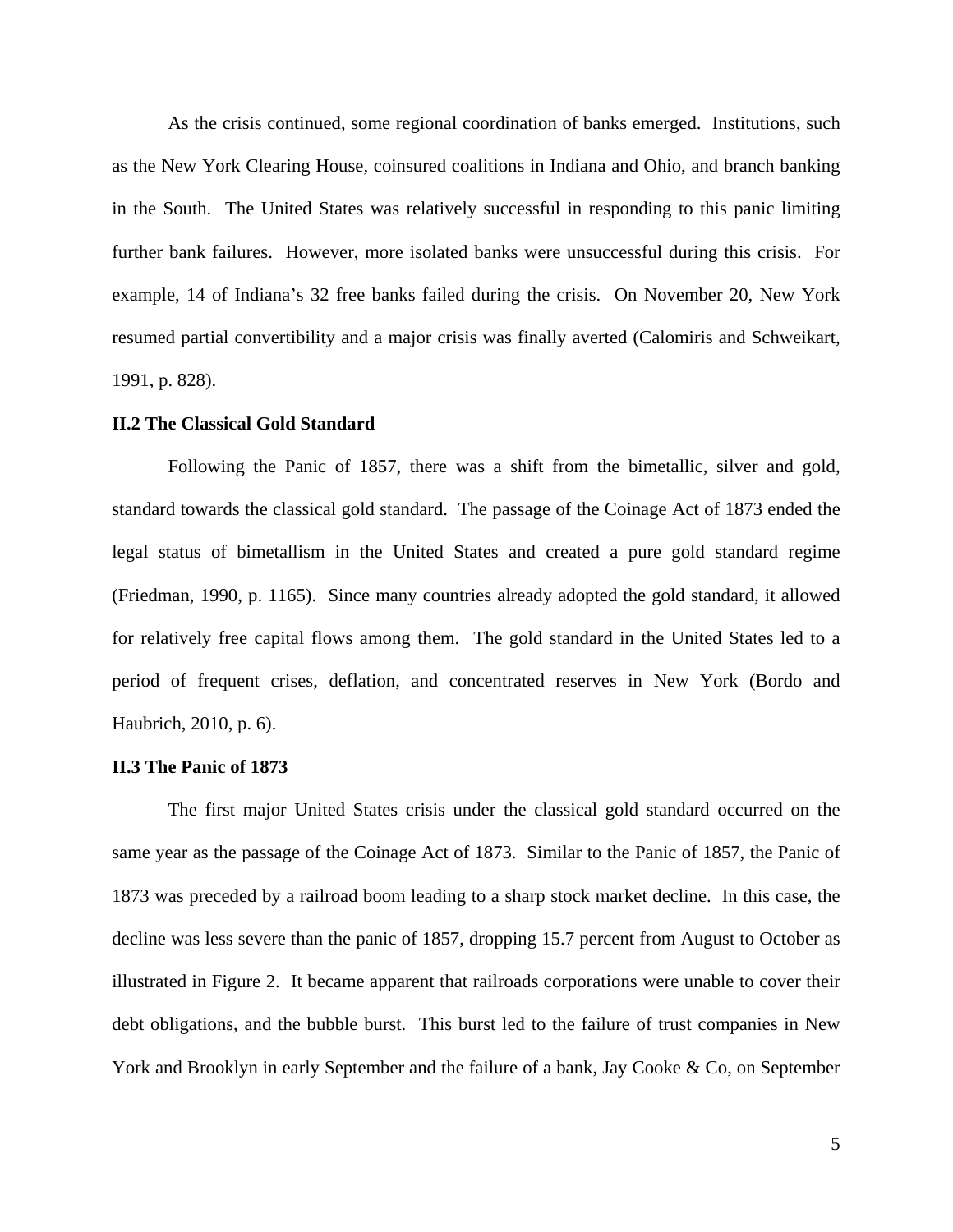18, which precipitated a banking panic. Runs occurred in nineteen Washington, New York and Philadelphia banks and trust companies on September 19. The stock exchange closed for ten days and the United States was in crisis. Consequently, more banks failed, production decreased and for six years "the pall of depressed industry lay over the United States" (Conant, 1915, pp. 655-656).



**Figure 2: The Panic of 1873** 

Source: www.globalfinancialdata.com

Simultaneously, the adoption of the gold standard in the United States caused a period of severe deflation, further hindering the repayment of debts. Figure 3 illustrates the deflation in this period, for both the United States and the United Kingdom. Prices in the United States fell from a high of nearly 200 to a low of 90 between late 1860s and end of the 1870s. In response, the United States Treasury attempted to ease the money markets by purchasing \$24 million in bonds. However, this injection of liquidity was largely unsuccessful since a minimal amount of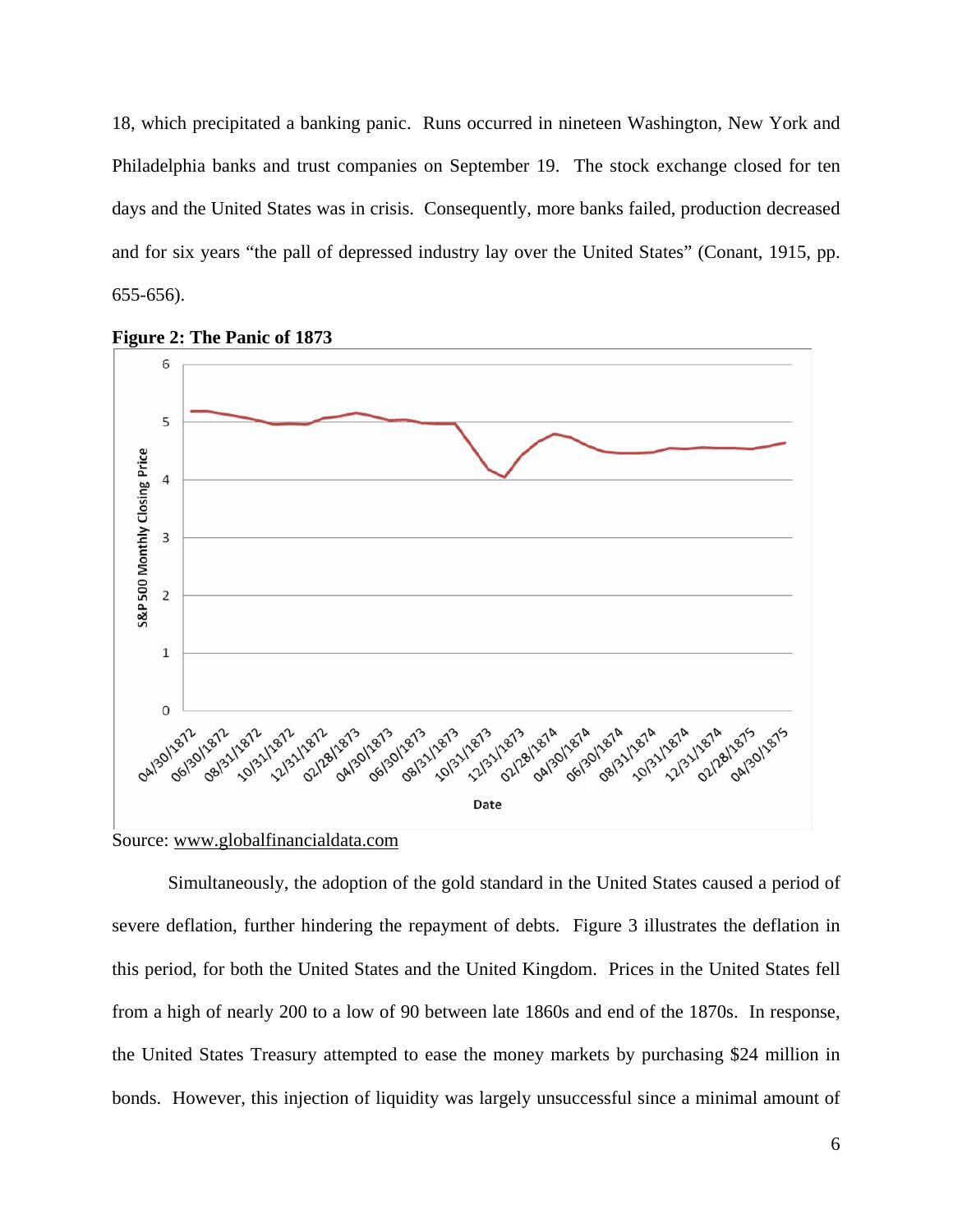money reached New York. Additionally, the Treasury issued over \$26 million in clearing-house certificates, which enabled banks to exchange their securities for cash. The issuance of these certificates was more effective, but insufficient to stabilize the system. The combination of the burst of a bubble and an entrenched deflation led to a prolonged depression in the United States. While this panic was similar to the Panic of 1853, it was more severe (Conant, 1915, p. 656).



**Figure 3: Wholesale Prices in the United States and United Kingdom 1815- 1914**

#### **II.4 The Panic of 1893**

As in the other two crises, the Panic of 1893 was preceded by railroad speculation. Additionally, although the United States remained on the gold standard, due to political pressure, the Sherman Silver Purchase Act of 1890 was enacted. The Act required the government to purchase more silver expanding the money supply and increasing prices (Bordo and Haubrich, 2010, p. 6). Eventually, the bubble burst, the stock market declined sharply and bank runs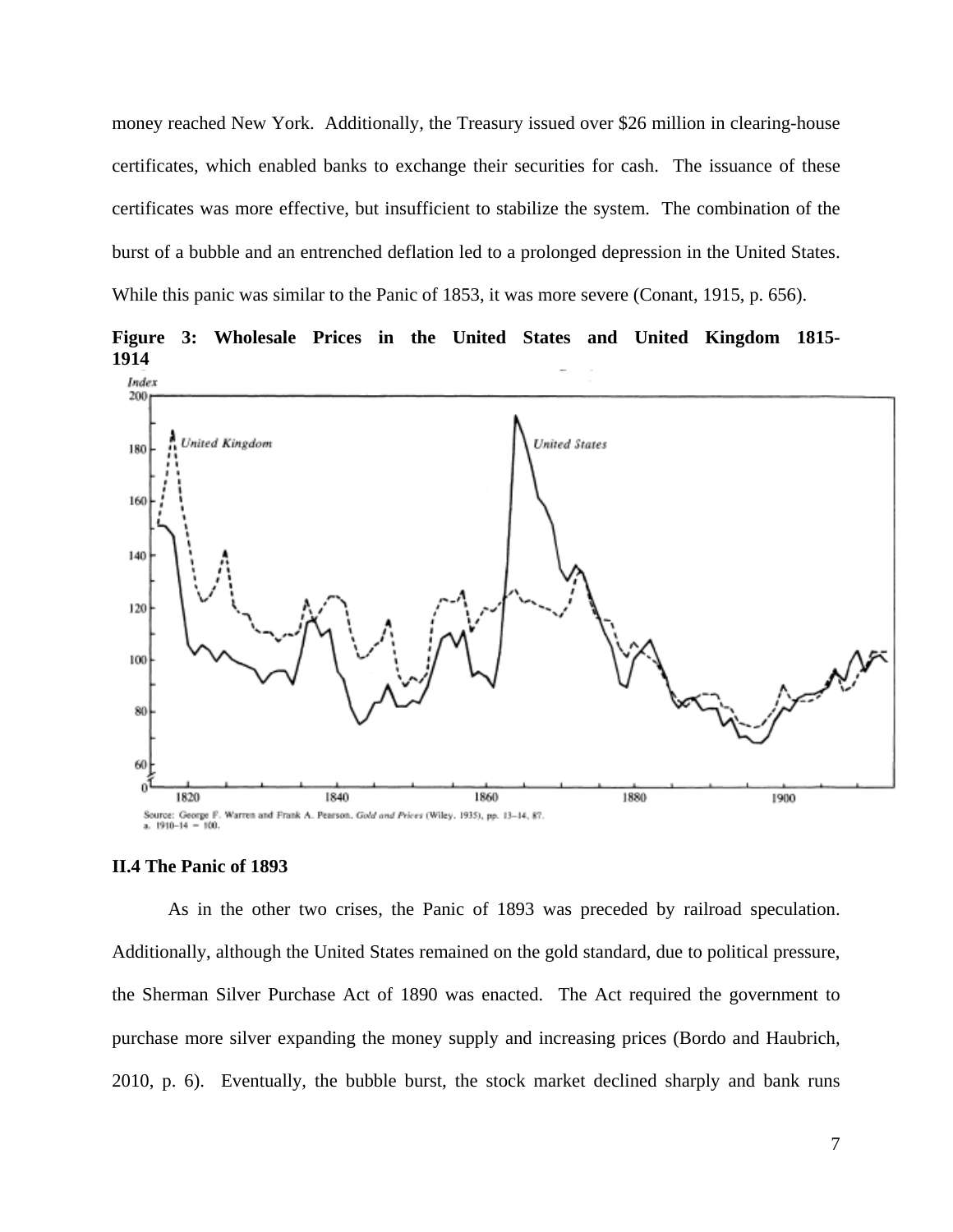ensued leading to a threat to the gold standard. Figure 4 presents the S&P monthly closing price for this period. In order to maintain the gold standard, J. P. Morgan and other prominent bankers, bailed out the financial system, acting as lenders of last resort, on February 8, 1895 (Conant, 1915, Strouse, 2000). The name J. P. Morgan will reappear more than 100 years later in the crisis of 2007, when J.P. Morgan acquired Bear Stearns.







# **II.5 Summary of Nineteenth Century Crises**

The crises of the nineteenth century had similar characteristics. Several periods of speculation, particularly in railroads, led to bubbles that burst and caused crises, banking panics and economic downturns. This chain of events were often exacerbated by the following factors; limited diversity of banks due to restrictions on branch banking; the lack of a lender of last resort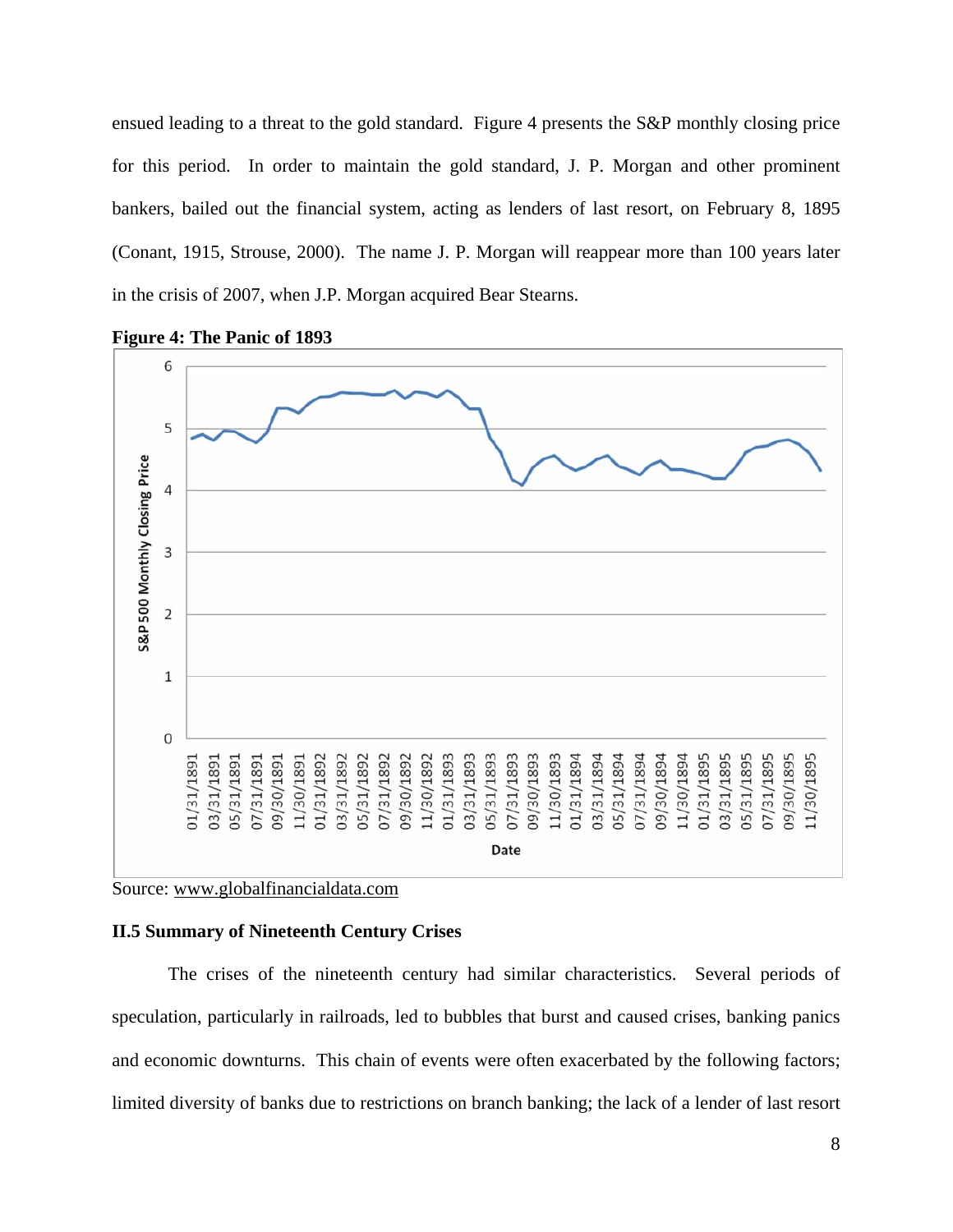to stabilize the system; the existence of financial institutions not subject to financial regulations; and a money supply that could not increase in times of crisis. The next crisis, The Panic of 1907, led to an attempted resolution of these structural issues.

## **III. Twentieth Century Financial Crises – the Panic of 1907**

The Panic of 1907 began with an adverse shock following earthquakes in San Francisco in 1906. This shock occurred as money drained from New York as well as foreign countries to aid in the earthquake relief, that shrank the money supply elsewhere (Bordo and Haubrich, 2010). As money flowed away from New York towards San Francisco, the stock market dropped. The owner of the United Copper Company, F. Augustus Heinze, saw this decline in the value of his company as a speculative attack. He attempted to corner the market by buying all the shares in order to squeeze the shorts.

This technique failed and Heinze could not repay the debt for the shares that he had borrowed from the Knickerbocker Trust Company and eight other banks. Thus, the Knickerbocker Trust and these other banks faced default, which led to a collapse of an already weak stock market and a run on the banks. Figure 5 depicts the S&P index for that period. These events severely reduced the liquidity of banks raising fears for their solvency. Similar to the Panic of 1893, J. P. Morgan organized a group of bankers to bail out the financial system acting the lender of last resort. However, the panic only ended with the suspension of convertibility. As in past crises, the panic was associated with hundreds of bank failures, a significant drop in the money supply and a deep recession, leading to popular support for the passage of the Federal Reserve Act of 1913 and stricter banking regulations (Bordo and Haubrich, 2010).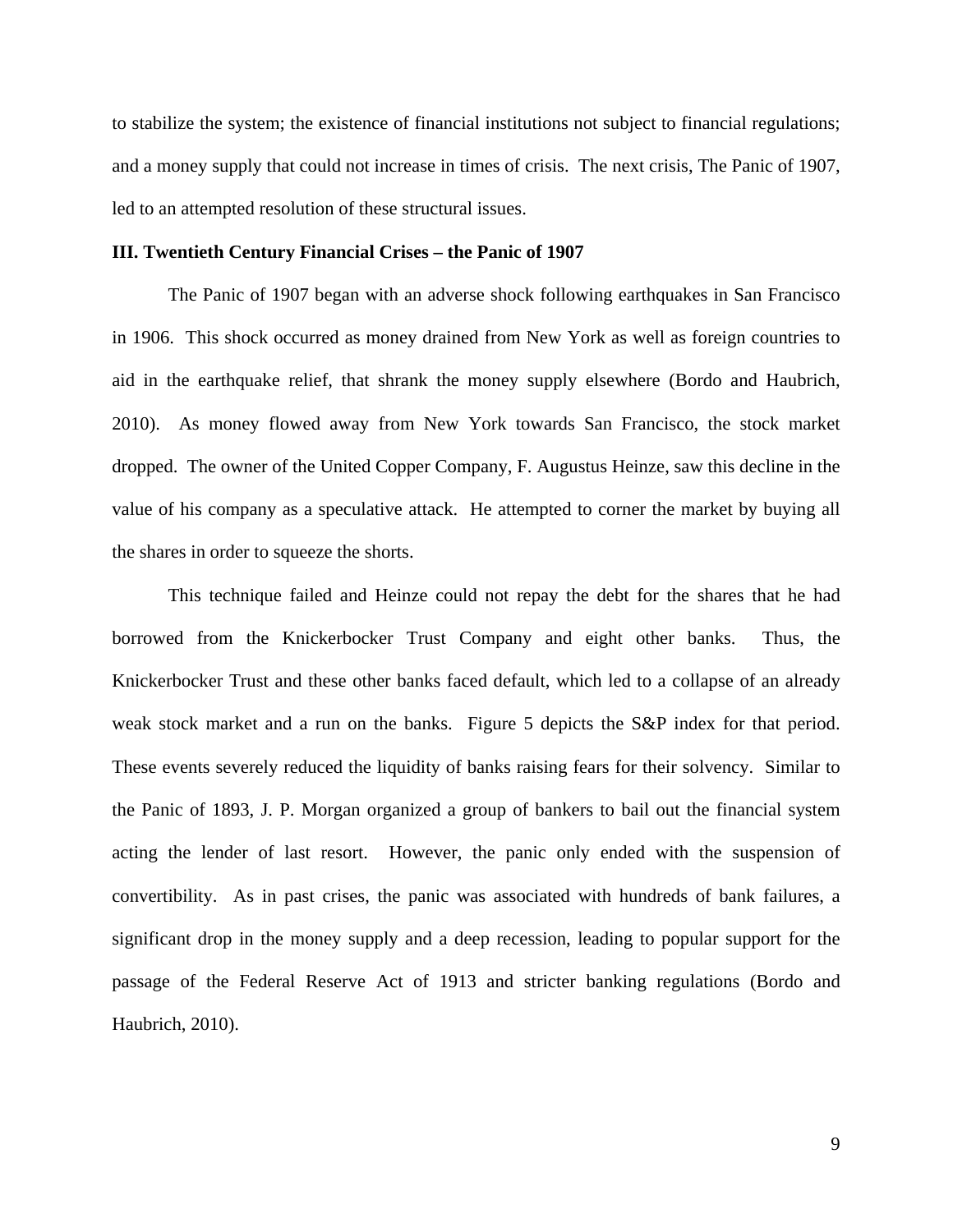



Source: www.globalfinancialdata.com

# **III.1 The Creation of the Federal Reserve**

The Federal Reserve Act of 1913 was a response to frequent banking panics throughout the United States history. This act led to relative stability, with the absence of banking panics from 1915 to 1929 (Bordo and Haubrich, 2010). However, the creation of the Fed also created moral hazard by providing a lender of last resort, encouraging the financial sector to undertake riskier investment expecting the Fed to bailout the system when crises occur.

# **III.2 The Great Depression**

The Great Depression was similar to many earlier crises. A stock market bubble preceded the crisis, followed by a crash, and subsequent banking panics that led to an economic downturn. Figure 6 shows an astounding drop in the Dow Jones Industrial Average from mid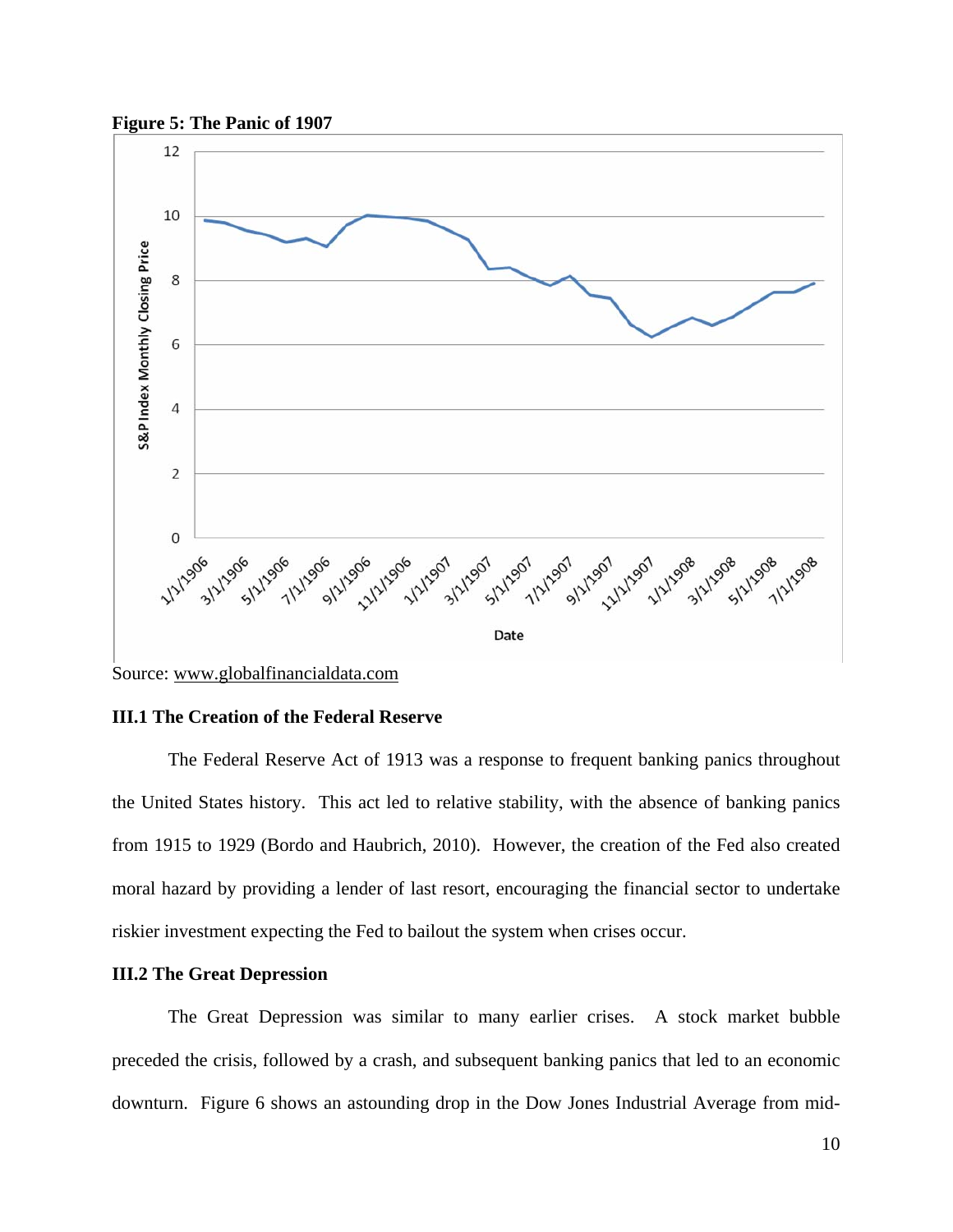October to mid-November of nearly 45%. Figure 7 depicts the stock market index of the time, the S&P 90 that dropped 21 percent from October 26 to 29 (from 25.94 to 20.43) in four days. Figure 8 presents the dramatic number of bank failures throughout this crisis with nearly 10,000 bankruptcies. With the creation of the Federal Reserve, this type of dramatic event was supposed to be prevented. The last three figures, Figures 6-8 show that the Federal Reserve had failed and many notable researchers even consider the actions of the Fed to have exacerbated the crisis (for example, Friedman, 1991, Bernanke, Gertler, and Gilchrist, 1999). To illustrate, the Fed lowered interest rates from 4% to 3.5% in 1927 loosening monetary policy, which helped to create the speculative bubble and shortly after reversed its policy by raising interest rates from 3.5% to 5% from February to May 1928. As in the previous crises, this severe depression led to a regulatory response that would shape the American economy, particularly the banking sector, for years to come (Bernanke, Gertler, and Gilchrist, 1999, Ahamed, 2009).



**Figure 6: Dow Jones Industrial Average Daily Chart 1920-1940**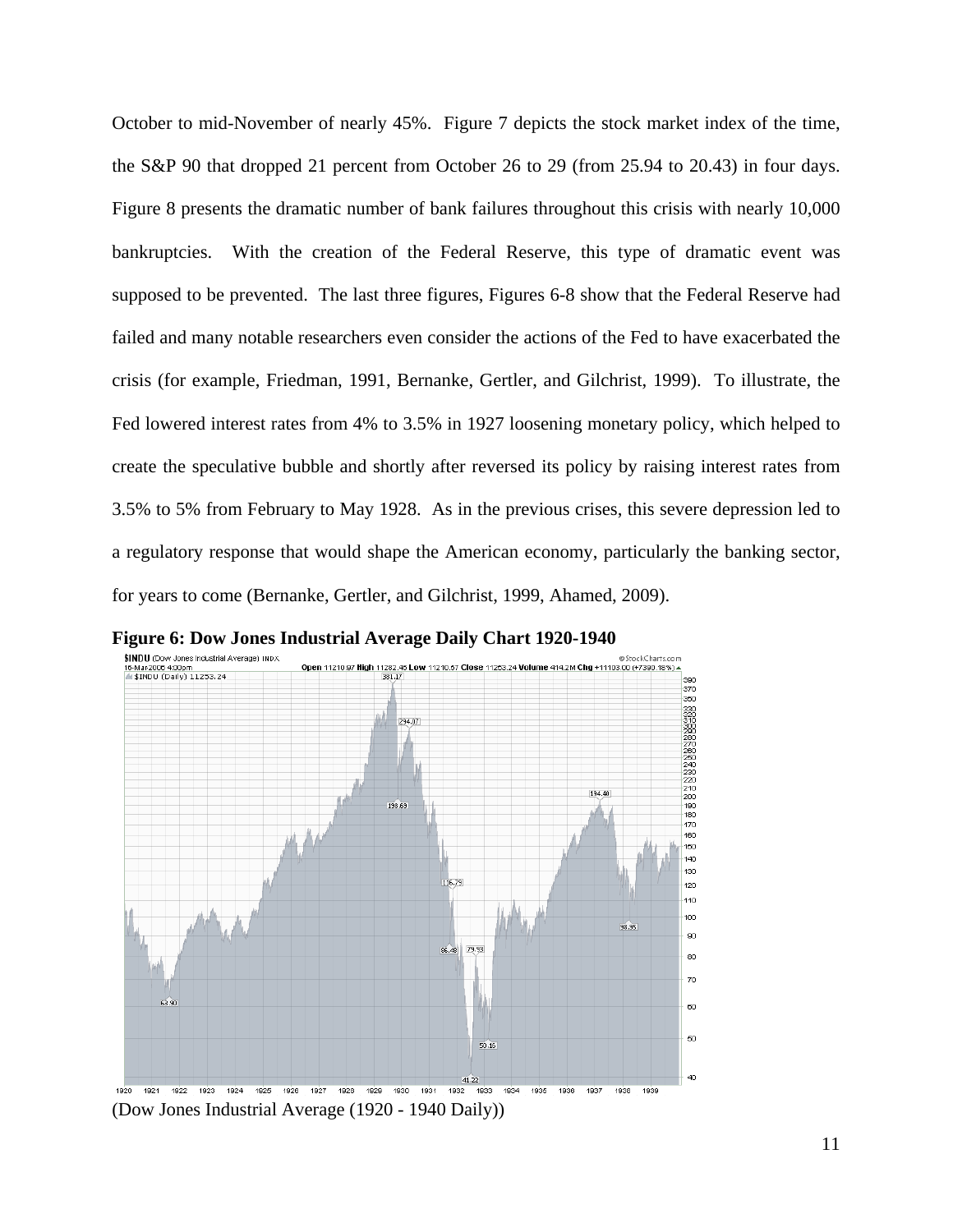



Source: www.globalfinancialdata.com

# **Figure 8**



Source: www.FDIC.gov

# **III.3 The Regulatory Response to the Great Depression**

The most influential of these reforms was the Glass-Steagall Act of 1933. This act limited the size and scope of banks. The key aspects of this Act included preventing bank holding companies from owning other financial companies and Regulation Q. This last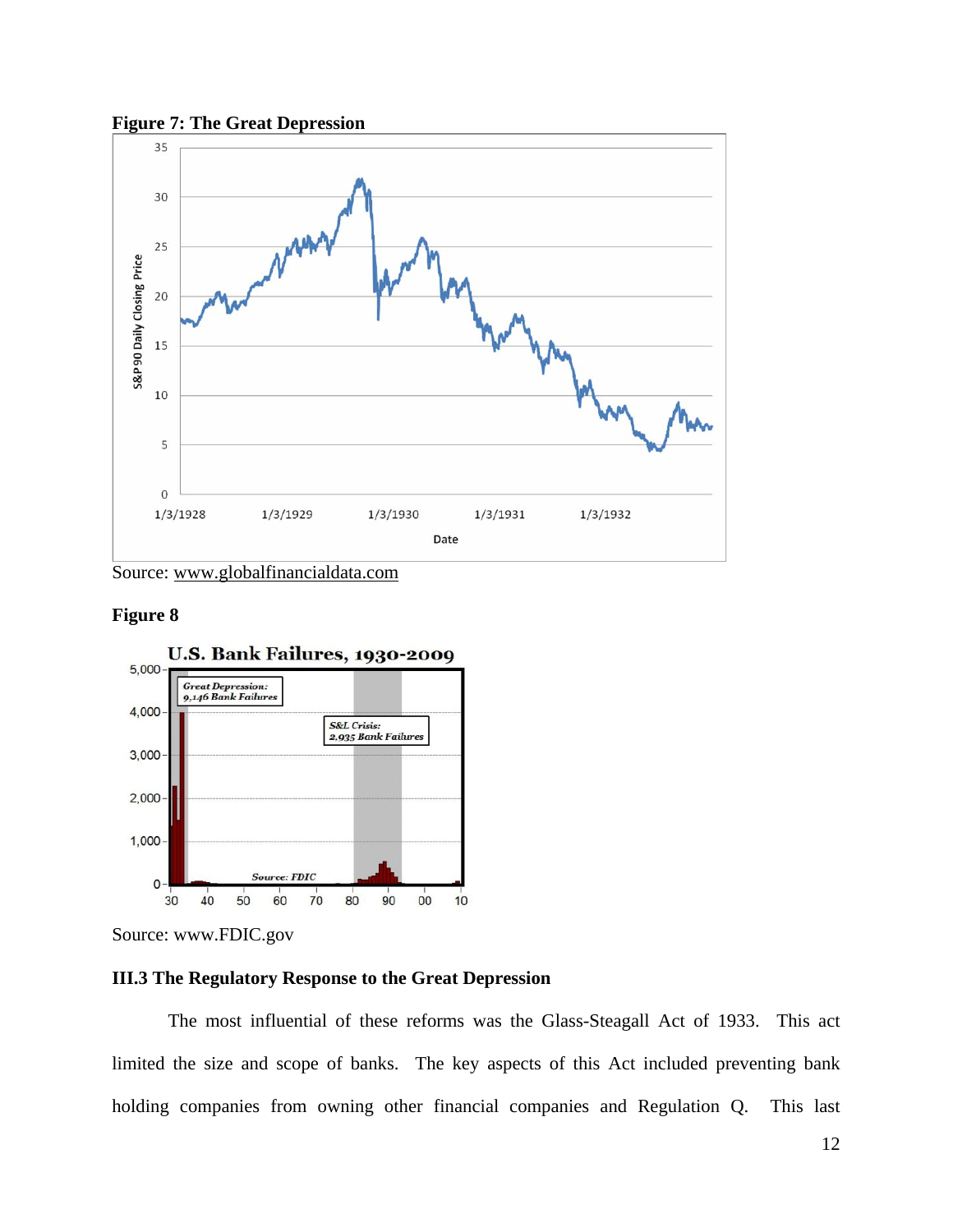regulation limited the interest rates paid to depositors in savings accounts. These regulations would later be removed. This Act also created the Federal Deposit Insurance Corporation (FDIC) aimed at preventing bank runs by providing insurance on deposits. Other institutions that were created during this time included the Federal National Mortgage Association, also known as Fannie Mae and the Federal Home Loan Mortgage Corporation, known as Freddie Mac, to support the housing market that collapsed during the depression. As in the past, the federal government used the crisis to expand its regulatory role in the financial sector.

After the Second World War, banking panics were a rare occurrence. Simultaneously, free market ideas became more popular which led to an era of deregulation where many of the provisions of the Glass-Steagall Act were repealed (Bordo and Haubrich, 2010).

## **III.4 The Savings and Loans Crisis**

The first step towards dismantling of the Glass-Steagall Act occurred in the early 1980's prior to the Savings and Loans (S&L) Crisis. Following the Second World War, banks had high liquidity and a low-risk portfolio reducing bank failure. Meanwhile, a heavily regulated, government backed, and a relatively unprofitable Savings and Loans sector emerged. The inflation of the 1980s and the belief that the system was safe forced the government to deregulate the S&L institutions in 1980 and 1982. One of this deregulation included the removal of Regulation Q. Thus, the S&L institutions gained the advantages of commercial banks without being regulated as such.

The deregulation of the early 1980s set off a period of increased risk taking that led to the S&L Crisis. As in the past, a bubble preceded that burst due in part to higher nominal interest rates, which led to a stock market crash in 1987 known as "Black Monday" when the S&P 500 fell from 282.7 to 224.8, a 20.5% drop, and severe turmoil in the financial sector (see Figure 9).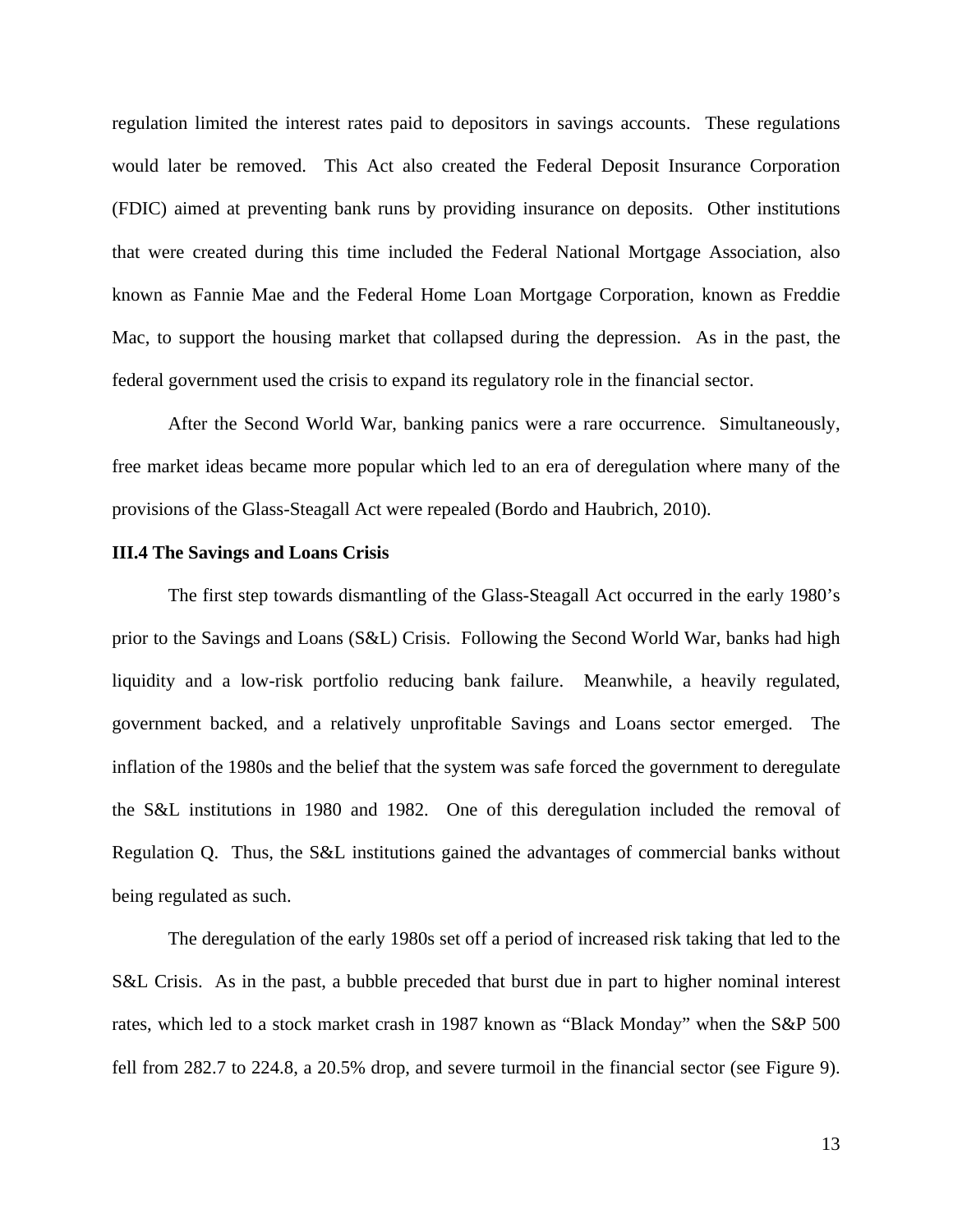This crisis had the highest number of bank failures since the Great Depression at 2,935 as illustrated in Figure 8. However, unlike any of the previous crises, Alan Greenspan, the Chairman of the Federal Reserve, bailed out the financial sector by dramatically reducing the Fed Funds Rate, a policy that later would become known as the "Greenspan Put" (Reinhart and Rogoff, 2009). This intervention saved many banks and revived the economy. Following this crisis, more deregulation occurred, including the repeal of Glass-Steagall in 1999. Particularly, the restrictions on branch banking and on bank holding companies to own other financial assets were removed. Additionally, deposit insurance and capital requirements for banks were increased.





Source: www.globalfinancialdata.com

# **III.5 Summary of Twentieth Century Crises**

To summarize, the financial crises of the twentieth century were similar to their ancestors. They followed a pattern similar to their nineteenth century counterparts, usually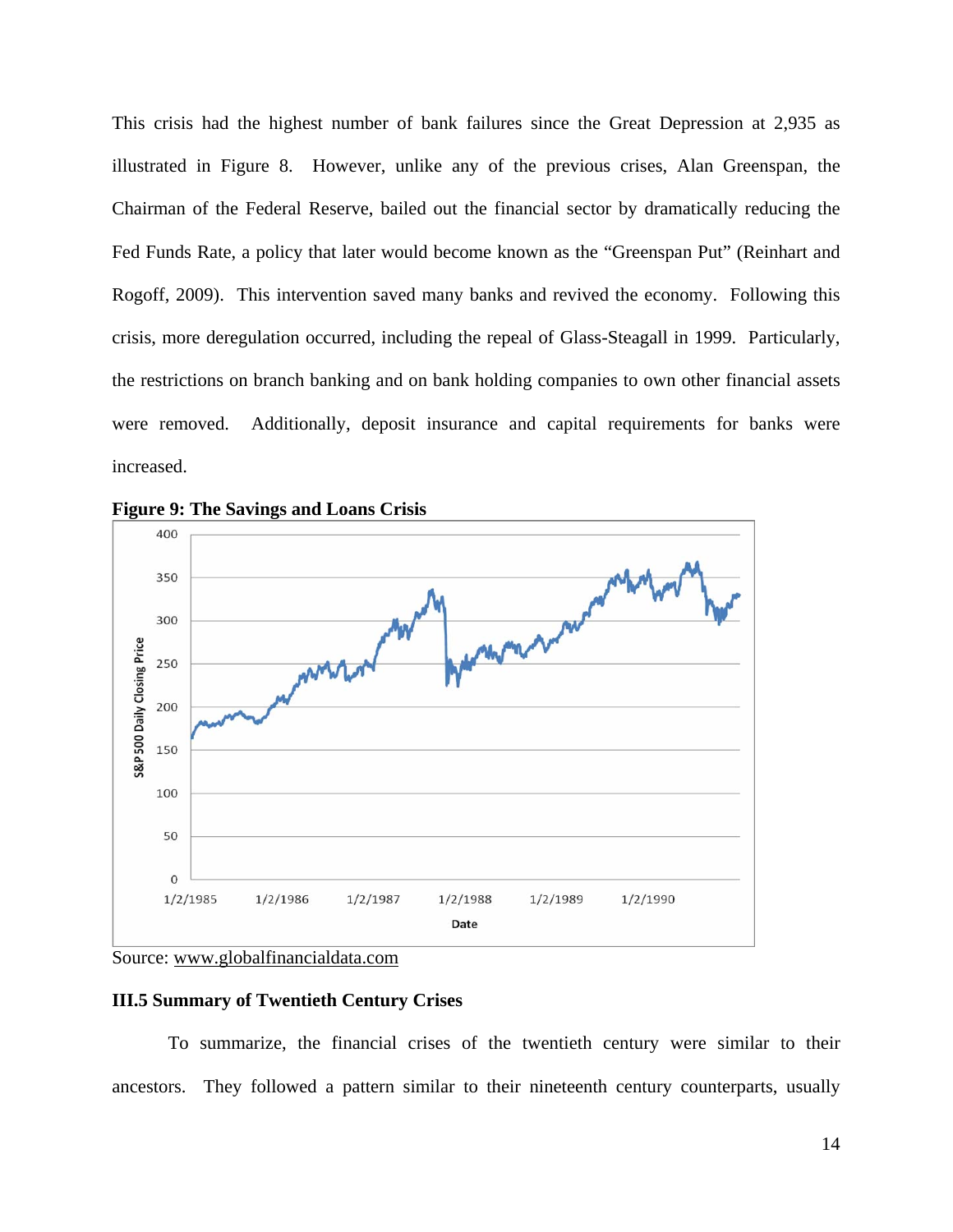beginning with a speculative bubble, which was followed by a severe stock market crash and a recession. While the response by government has not always been the same, the boom and bust cycle has continued. Some common causes for this cycle include inadequate regulation of the financial sector. Many of these aspects have carried over into the current financial crisis.

# **IV. The Current Financial Crisis**

The current financial crisis has been the greatest downturn since the Great Depression. The crisis began with a housing bubble that burst in 2007. This expansion and dramatic collapse of housing prices is illustrated in Figure 10. The S&P/Case-Shiller Home Price Index, which shows a dramatic increase from 2003-2006, dropped over 25 percent from the middle of 2006 to the end of 2009. This bubble was caused by several factors including low interest rates shown in the Figure 11, which led to criticism that the "Fed kept interest rates too low for too long", government programs to pursue increased homeownership, and large trade deficits leading to foreigners investing heavily in the United States. In addition, the structure of the financial system exacerbated the bubble, as there were highly leveraged institutions that often had the principle agent problem where they invested other people's money and thus took increased risk. As the housing price began to decline, people could no longer afford their mortgage payments and the bubble burst setting the stage for the current financial crisis.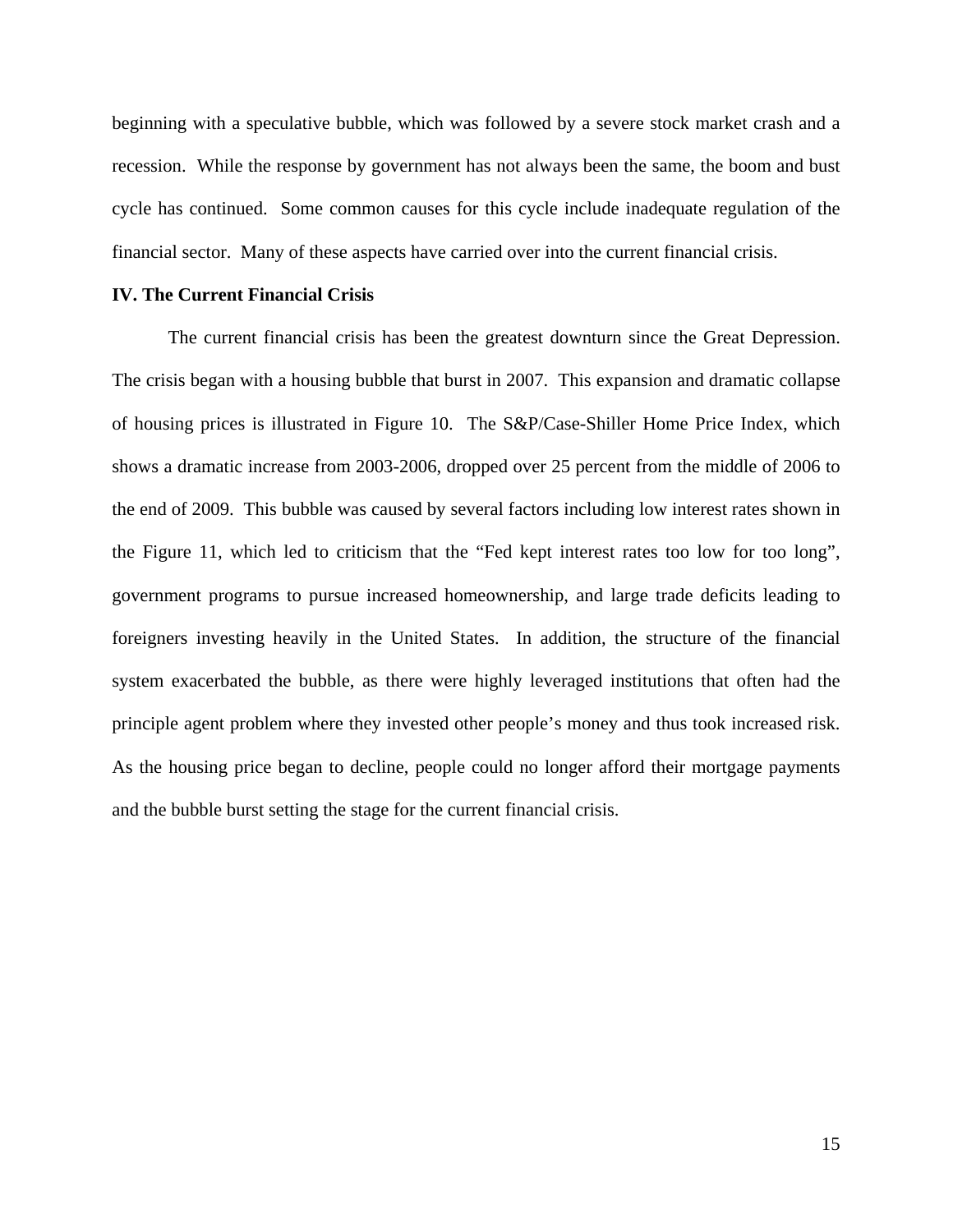



**Figure 11: Daily Fed Funds Rate 2000-2009** 



Source: http://www.newyorkfed.org/markets/omo/dmm/historical/fedfunds/ff.cfm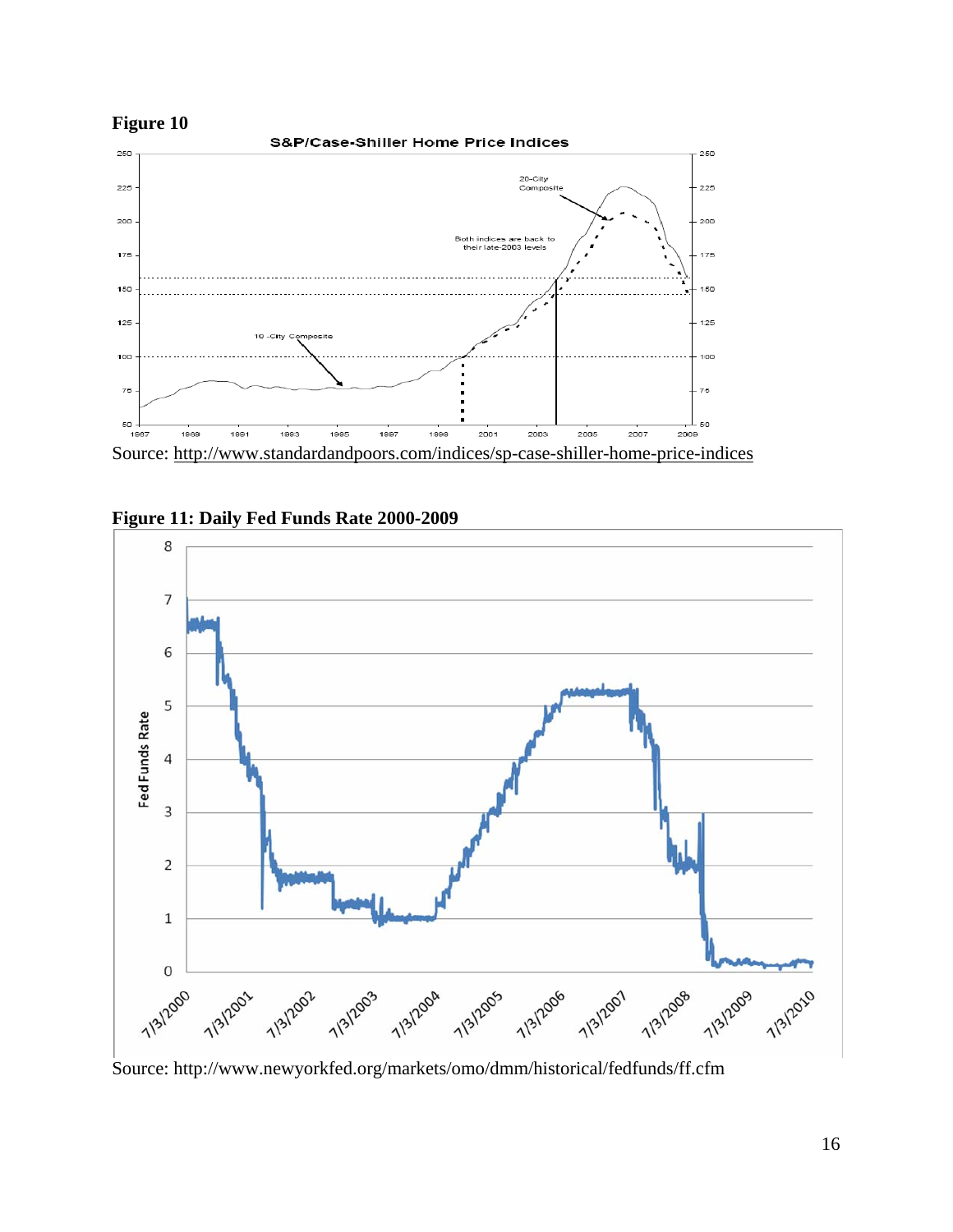# **IV.1 Bear Stearns and Lehman Brothers**

The ramifications of the bubble bursting became apparent in March 2008 with the near collapse and rescue of Bear Stearns, a large investment bank. J.P. Morgan Chase rescued them, in a government assisted takeover on March 14, initially at \$2, later raised to \$10 per share. Figure 12 shows the rapid decline of Bear Stearns with a stunning 86.86% decline in March of 2008. However, this only provided a temporary respite for the financial system as at the peak of the crisis on September 15, 2008 Lehman Brothers, a large financial institution failed in what was the largest bankruptcy in history. Figure 13 highlights the dramatic collapse of Lehman with its stock price dropping from over \$80 a share in 2007 to near \$0 by the end of 2008.



**Figure 12: The Collapse of Bear Stearns**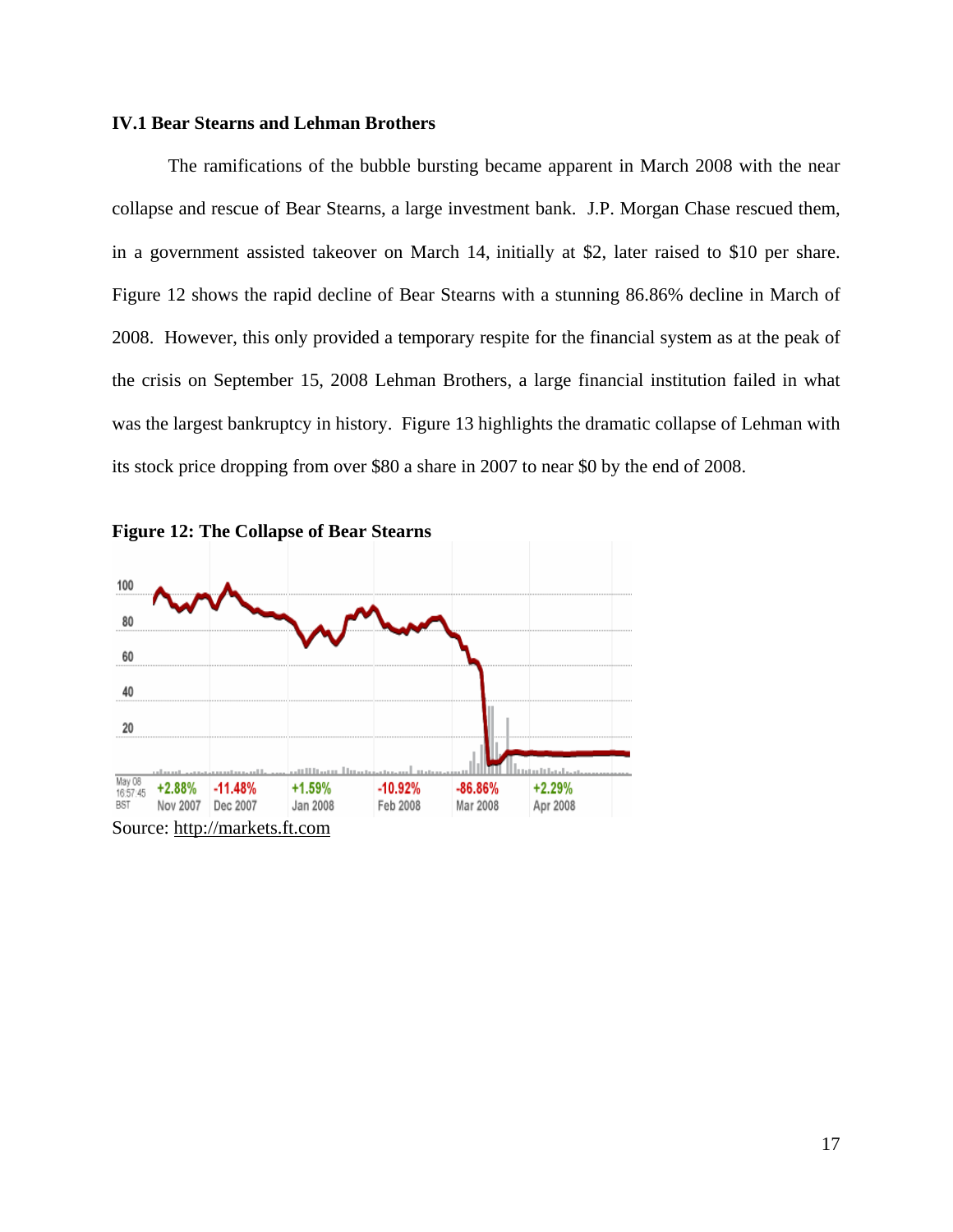

#### **Figure 13: The Collapse of Lehman Brothers**

#### **IV.2 The Governmental Response to the Current Financial Crisis**

Following this collapse, the lending markets froze, banks began to liquidate their assets, and the stock market declined sharply leading to widespread speculation for the identity of the next bank to fail (see Figure 14). In response, the Fed and Treasury urged Congress to pass the Troubled Asset Relief Program (TARP), which later became a \$700 billion bailout of financial institutions and the auto industry. Other measures included, the Fed reducing the Fed Funds Rate to near zero levels and then printing more money through quantitative easing. During this period, the government also placed Fannie Mae and Freddie Mac into receivership, passed a record stimulus package, and removed of mark-to-market accounting. Despite these extraordinary measures, banks continue to fail and the recovery still appears extraordinarily fragile at the time of this writing.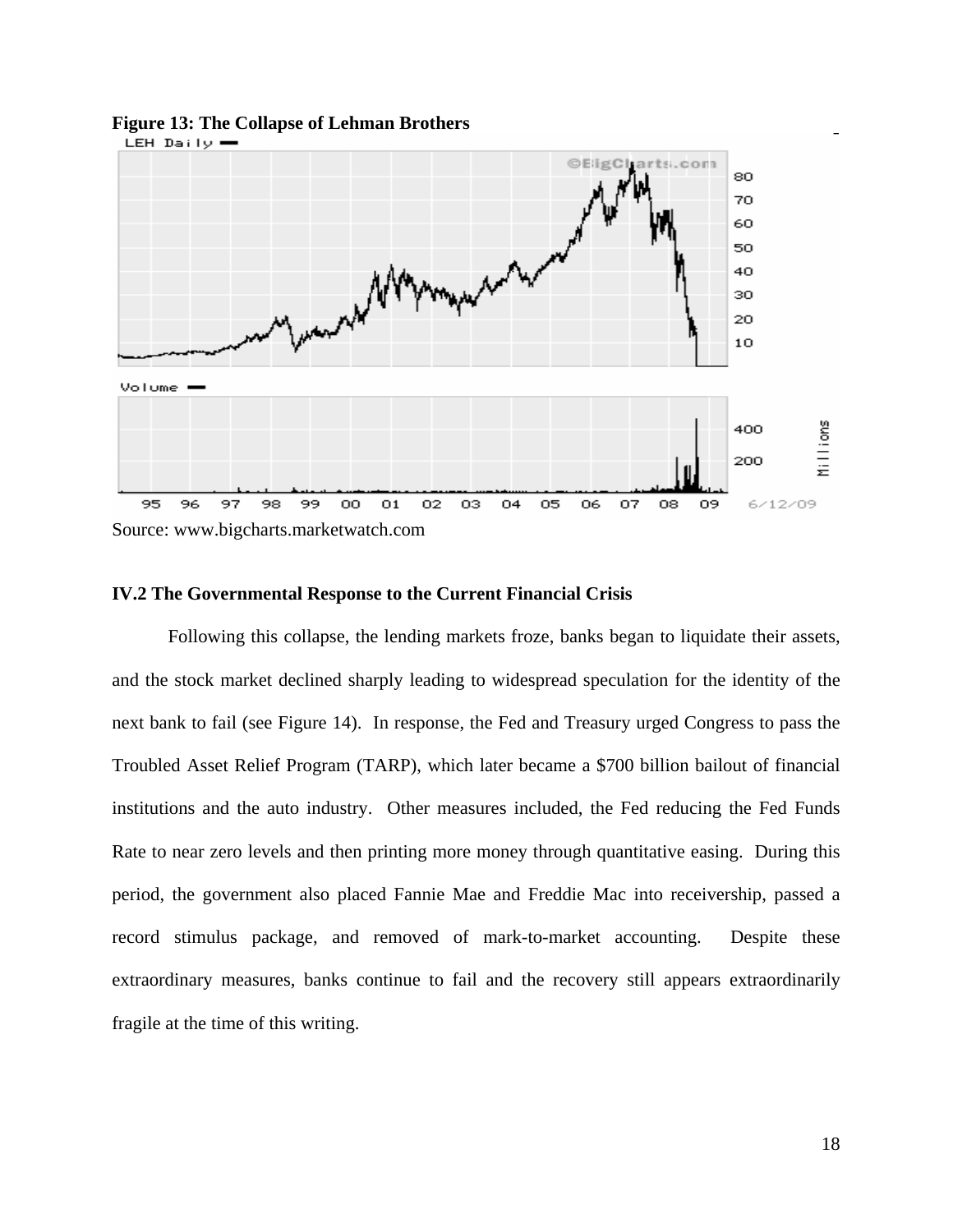

**Figure 14: The Current Financial Crisis** 

Source: www.globalfinancialdata.com

# **IV.3 Dodd-Frank Wall Street Reform and Consumer Protection Act**

In order to combat the threat of future financial crises, the United States Congress passed a financial regulatory bill, named the Dodd-Frank Wall Street Reform and Consumer Protection Act. This bill is aimed at providing protection for consumers from unfair treatment by financial institutions; limiting the size of financial companies to avoid the "too big to fail" phenomenon; preventing future bailouts; reforming the Federal Reserve; and regulating the derivatives markets. In order to protect consumers this bill will create the Consumer Financial Protection Bureau. This institution will have "the authority to ensure American consumers get the clear, accurate information they need to shop for mortgages, credit cards, and other financial products,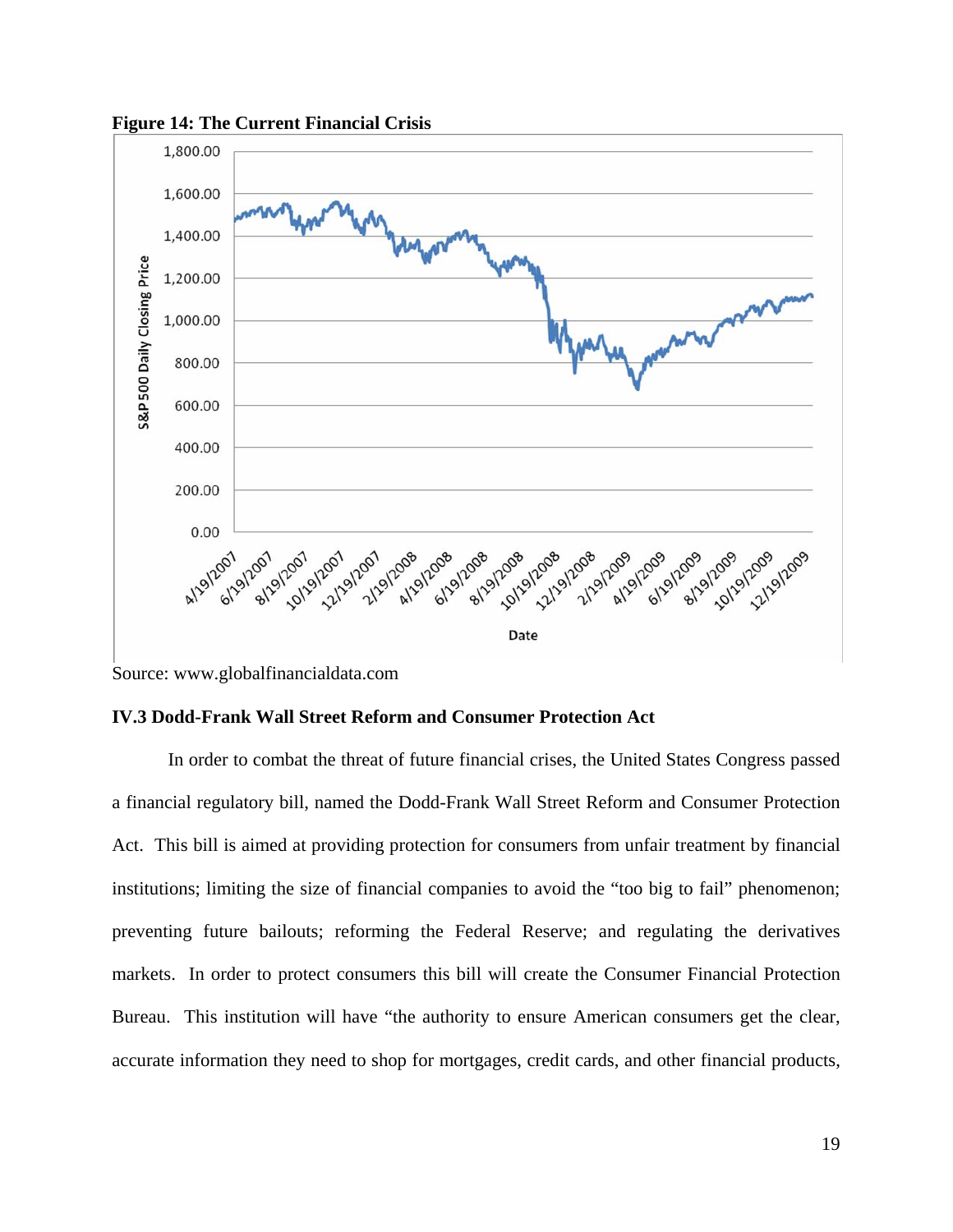and protect them from hidden fees, abusive terms, and deceptive practices" (Summary of Dodd-Frank Wall Street Reform and Consumer Protection Act, 2010).

In order to limit large, financial companies and prevent future bailouts this bill creates the Financial Stability Oversight Council (FSOC), adopts the "Volcker Rule", and requires large financial firms to provide the so called "funeral plans". Specifically, the FSOC will be able to make recommendations to the Federal Reserve on imposing constraints on large entities and regulate non-bank financial institutions if they "pose a threat to U.S. financial stability". The FSOC also can force financial companies to divest some of its assets if they pose a threat to the financial system (Summary of Dodd-Frank Wall Street Reform and Consumer Protection Act, 2010).

The "Volcker Rule," a measure named for Paul A. Volcker, the former Federal Reserve chairman, restricts the ability of banks whose deposits are federally insured from proprietary trading (Volcker Rule, 2010). Moreover, the bill "requires large, complex financial firms to submit plans for their rapid and orderly shutdown should the company go under" (Summary of Dodd-Frank Wall Street Reform and Consumer Protection Act, 2010).

To reform the Federal Reserve, this Act allows for a one time audit examining the lending of the Federal Reserve during this financial crisis; restricts its emergency lending power; and requires the Fed to disclose more of its actions with a time lag. During the Great Depression of 1929, a law was passed that allowed the Fed to lend to any individual, partnership, or corporation if five members of the Federal Reserve Board in Washington declare the circumstances to be unusual and exigent (Wessel, 2009). This bill prevents the Federal Reserve from lending to individuals but allows it to lend subject to approval of the Secretary of the Treasury if the lending is broad-based and not to revive insolvent firms.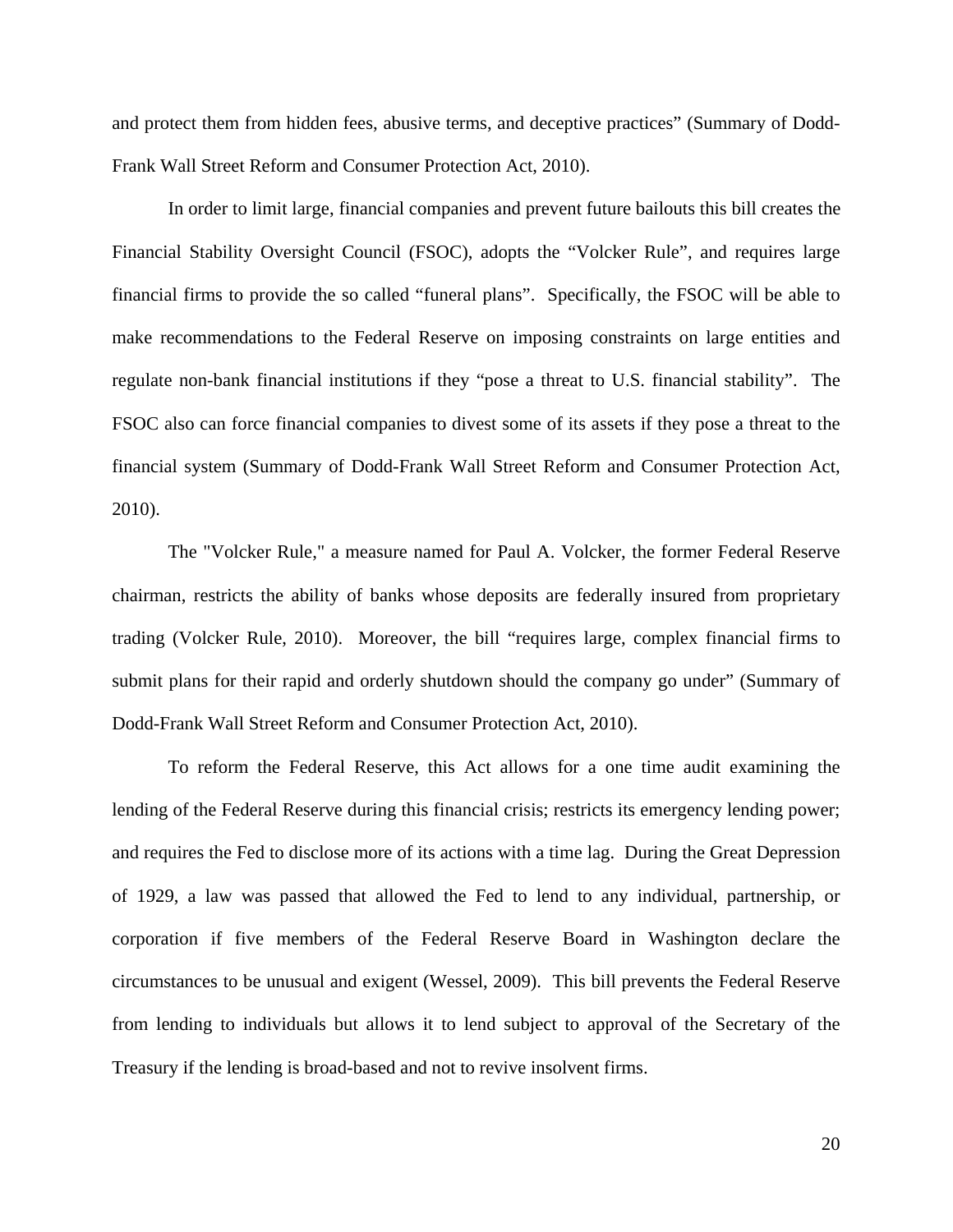Lastly, this bill improves transparency and accountability for the derivatives market by creating central clearing and exchange trading facilitates for derivatives. In addition, it gives the Securities and Exchange Commission (SEC) and the Commodity Futures Trading Commission the authority to regulate Over-The-Counter Derivatives (derivatives not traded on an exchange) and requires them to pre-approve derivative transactions before the clearing house can approve them (Summary of Dodd-Frank Wall Street Reform and Consumer Protection Act, 2010).

# **IV.4 The United-Kingdom Regulatory Response to the Current Financial Crisis**

The United Kingdom (U.K.) has suffered a similar crisis to that of the United States. The U.K. financial regulatory structure prior to the crisis was two tiered with a Financial Services Authority (FSA) that regulated the financial services industry and the Bank of England (the central bank) that set monetary policy and promoted financial stability. With the failure of regulation, the U.K. government abolished the FSA and assigned its powers to the Bank of England. However, unlike the United States, other financial regulations are not currently being discussed.

## **V. Polish Financial Crises**

A full detailed analysis of Polish financial crises is beyond the scope of this paper. Interestingly, one of the leading researchers of Polish financial crises is the current chairman of the United States Federal Reserve Bank, Ben Bernanke. The financial crises in Poland have been infrequent, particularly compared to two developed economies of the U.S. and the U.K. Three major crises have occurred in Poland since 1900, in July 1926, June 1931, and in 1991. The first crisis occurred when bank runs caused three large banks to abort payments. This persisted until 1927. The second crisis in June 1931 happened during the global Great Depression. During this crisis, there was a run on banks, especially those associated with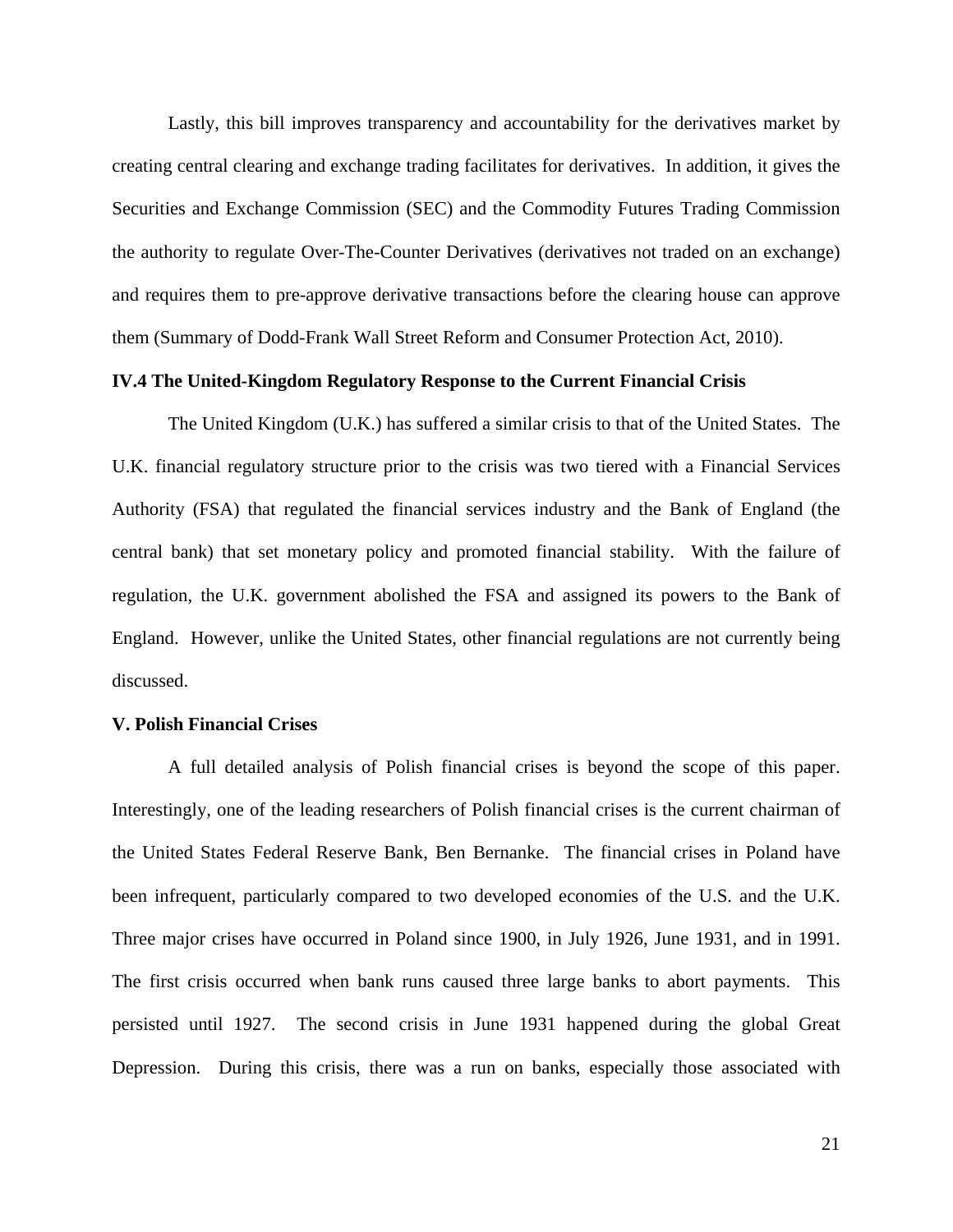Austrian Creditanstalt during the Central European hyperinflationary period (Bernanke and James, 1990). Figure 15 shows the increase in the unemployment rate from 1929 to 1932 in Poland as compared with the U.S. and the U.K. The unemployment rate in Poland increased by 6.9 percentage points, as opposed to the U.S. and U.K., that each had double-digit increases in their unemployment rates (Reinhart and Rogoff, 2009, p. 269). The only crisis considered a banking crisis by Reinhart and Rogoff, (Reinhart and Rogoff, 2009, pp. 152-153) is the 1991 crisis, which occurred following the end of communism in Eastern Europe. During this crisis seven of nine treasury-owned commercial banks (which represent 90 percent of credit), the Bank for Food Economy, and the cooperative banking system experienced solvency problems. In response to the collapse, the Polish government recapitalized the banks. The cost of the bailout totaled \$1.65 billion or 2 percent of the Polish GDP (World Bank, 2003).



**Figure 15: Unemployment in the US, UK, and Poland; 1929 and 1932** 

Source: (Reinhart and Rogoff, 2009, p. 269)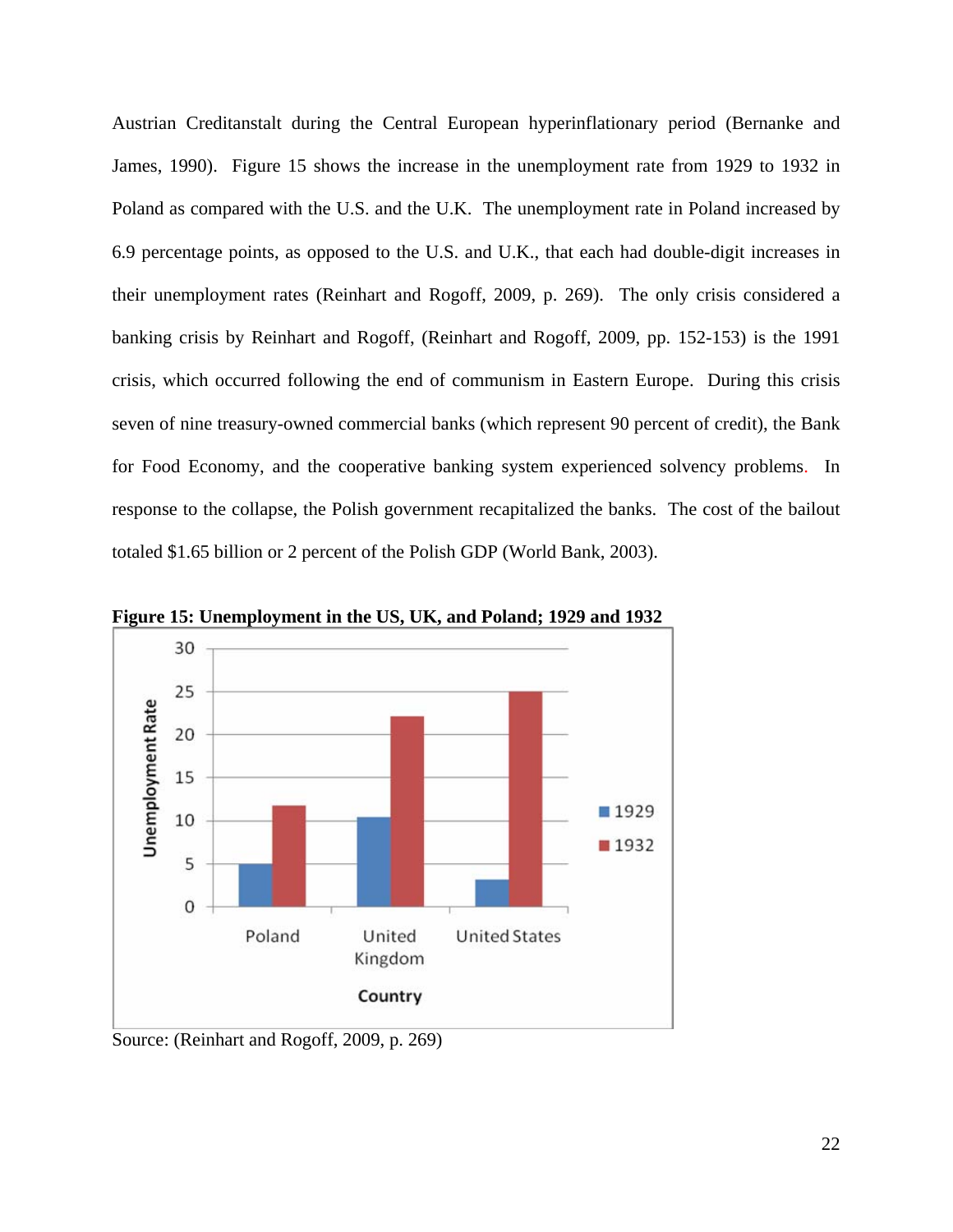### **V.1 Ramifications of the Current Financial Crisis on the Polish Stock Market**

Figure 16, shows the effects of the recent global financial crisis of 2007-2010 on the Polish stock market, by plotting the WIG:WSE Index for the last five years. The figure illustrates both the sharp decline in 2008 where the index fell by more than 50 percent and the slow recovery to its current level, which is still 30 percent below its peak on October 29, 2007.



**Figure 16: The WIG:WSE Index for the last five years** 

Figure 17, presents the general WIG index from April 16, 1991 to July 19, 2010 placing the current crisis into its historical context. This figure shows the performance of the Polish stock market over time. The range of this index was from 635.30 on June 23, 1992, to 67,568.51 on July 6, 2007.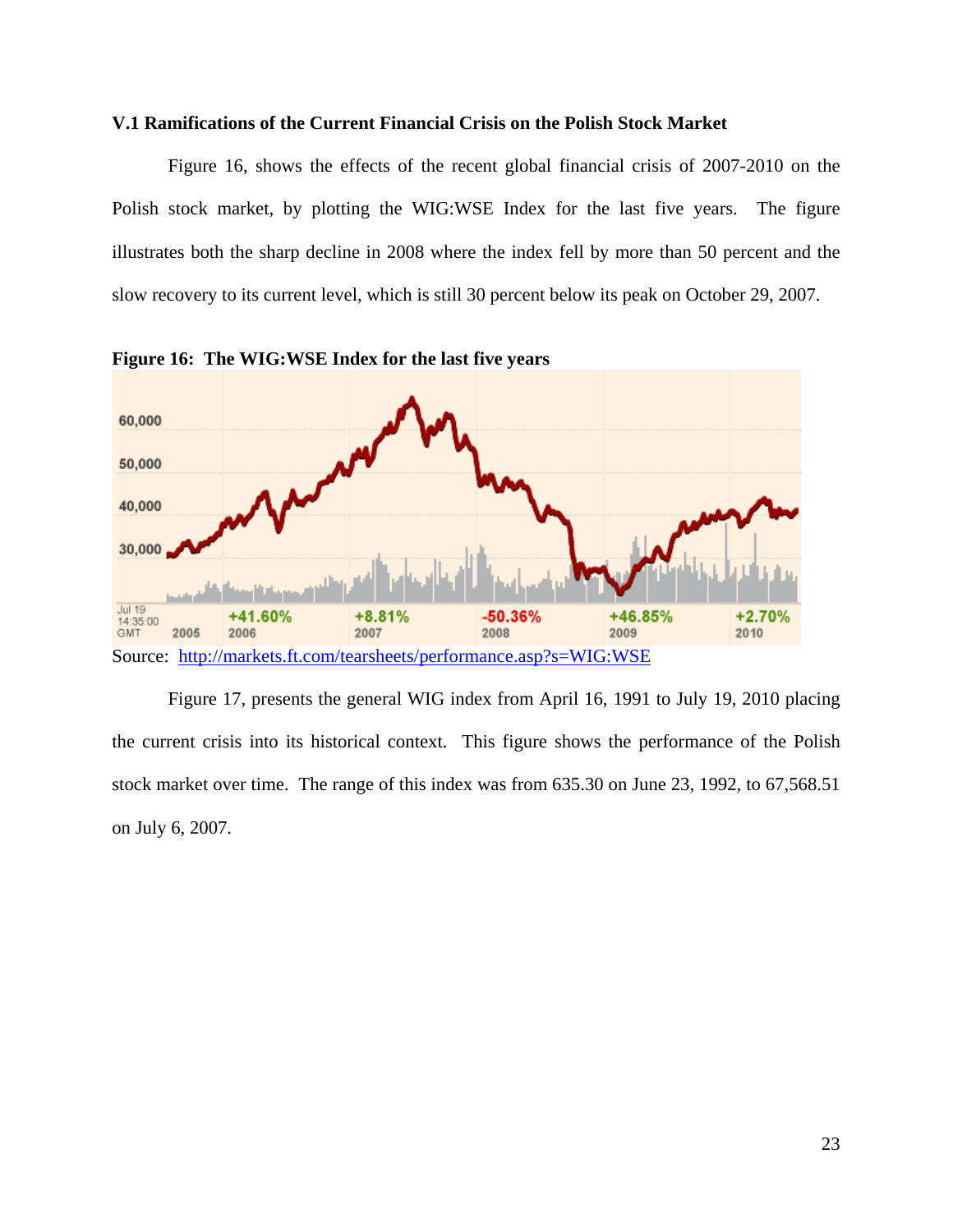

**Figure 17: The WIG Index, April 16, 1991 to July 19, 2010** 

Source: http://www.gpw.pl/zrodla/gpw/spws/portfele/wigh\_en.html#Wykres

# **VI. Conclusion**

This paper describes financial crises in the United States since the second half of the nineteenth century. In the nineteenth century, these panics were frequent with eight occurring over the century. These eight panics included the Panics of 1819, 1837, 1839, 1857, 1873, 1884, 1893 and 1896. This paper details the three major crises: 1857, 1873, and 1893.

Following the Second World War, there was a period of relative calm, which may have led to complacency. The Panic of 1907 led to the creation of the Federal Reserve Bank. The Savings and Loans crisis of the early 1980's and the current financial crisis have shown that these events remain real threats to economic stability in the current millennium.

The paper also details the policy responses to the crises in the United States and the United Kingdom. A short section describes financial distress in Poland since 1991.

The paper claims that for the most part these financial crises are similar in their nature. The conclusion is that future crises will be hard, indeed impossible to eliminate.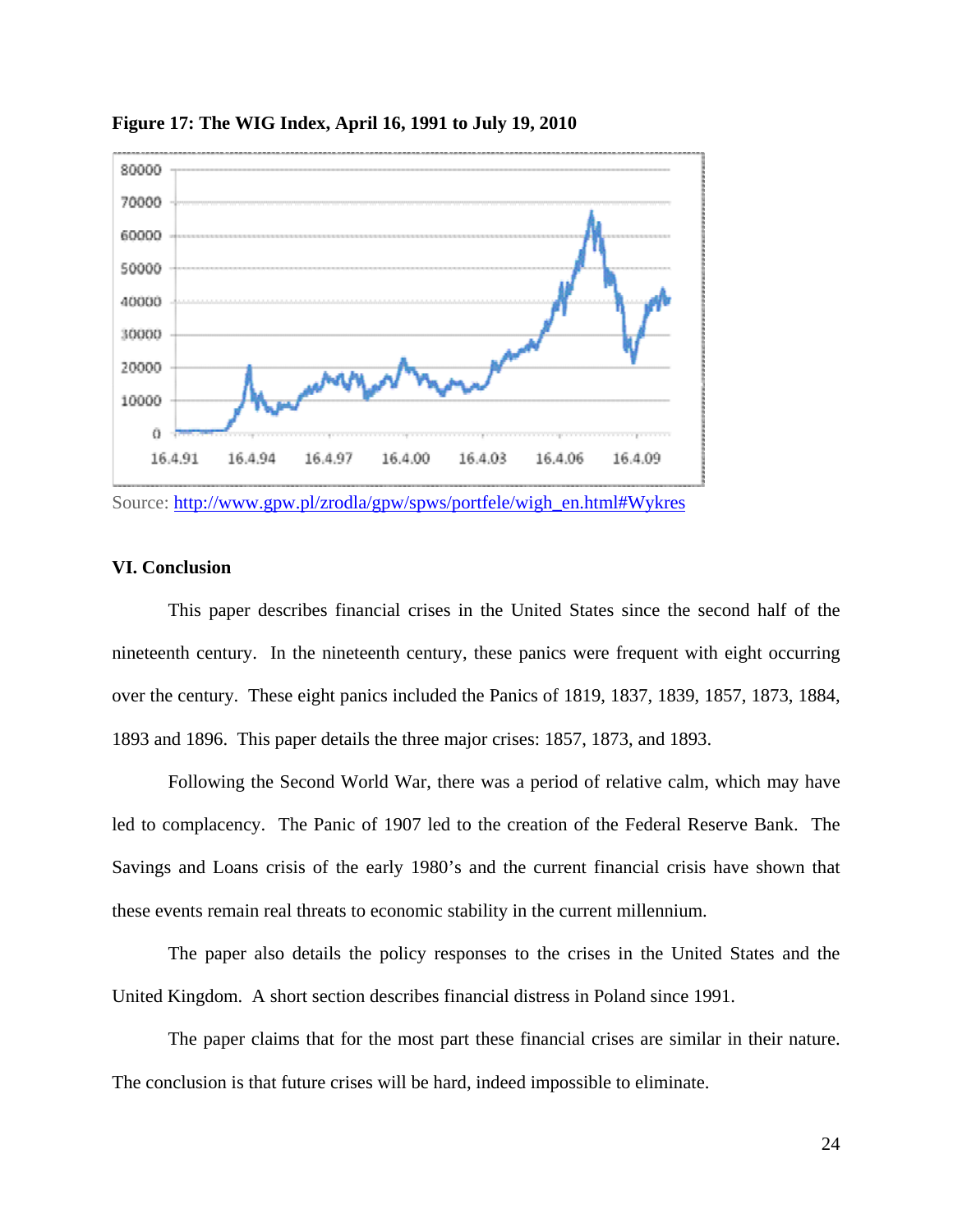# **References**

Ahamed, Liaquat (2009). *Lords of Finance.* New York. Penguin Press.

Bernanke, Ben S., Gertler, Mark, and Gilchrist, Simon. (1999). "The Financial Accelerator in a Quantitative Business Cycle Framework," in Handbook of Macroeconomics, Vol. 1A, eds. John Taylor and Michael Woodford, Amsterdam: North Holland.

Bernanke, Ben and James, Harold. (1990). *The Gold Standard, Deflation and Financial Crisis in the Great Depression: An International Comparison.* Cambridge, Massachusetts: National Bureau of Economic Research.Working Paper #3488

Bordo, Michael D. (2008). *Growingup to Financial Stability*. Retrieved July 20, 2010, from Economics, Vol. 2, 1-16: http://www.economics-ejournal.org/economics/journalarticles/2008-12

Bordo, Michael D. and Haubrich, J. G. (2010). Credit Crises, Money and Contractions: A Historical View. *Journal of Monetary Economics*, 57 , 2-9.

Calomiris, Charles. W. and Schweikart, Larry (1991). The Panic of 1857: Origins, Transmission, and Containment. *The Journal of Economic History,* Vol. 51, No. 4 , 807-834.

Caprio, Gerard and Daniela Klingebiel (2003). Episodes of Systemic and Borderline Financial Crises. Washington, D.C. Retreived July 20, 2010, from The World Bank: http://econ.worldbank.org/WBSITE/EXTERNAL/EXTDEC/EXTRESEARCH/0,,contentMDK:2 0699588~pagePK:64214825~piPK:64214943~theSitePK:469382,00.html

Conant, Charles (1915). *A History of Modern Banks of Issue With an Account of the Economic Crises of the Nineteenth Century and the Crisis*, Fourth Edition. Revised and Enlarged. New York City: G. P. Putnam & Sons.

Friedman, Milton (1990). The Crime of 1873. *The Journal of Political Economy,* Vol 98 No. 6 , 1159-1194.

Gorton, Gary (2008). *The Subprime Crisis.* Cambridge, Massachusetts: National Bureau of Economic Research Working Paper #14398.

Klomp, Jeroen (2010). Causes of Banking Crises Revisited. *North American Journal of Economics and Finance* , 72-87.

Reinhart, Carmen M. and Rogoff, Kenneth S. (2010). Growth in a Time of Debt. *American Economic Review,* Vol. 100, No. 2 , 573-578.

Reinhart, Carmen M. and Rogoff, Kenneth S. (2009a). *This Times Is Different.* Princeton, New Jersey: Princeton University Press.